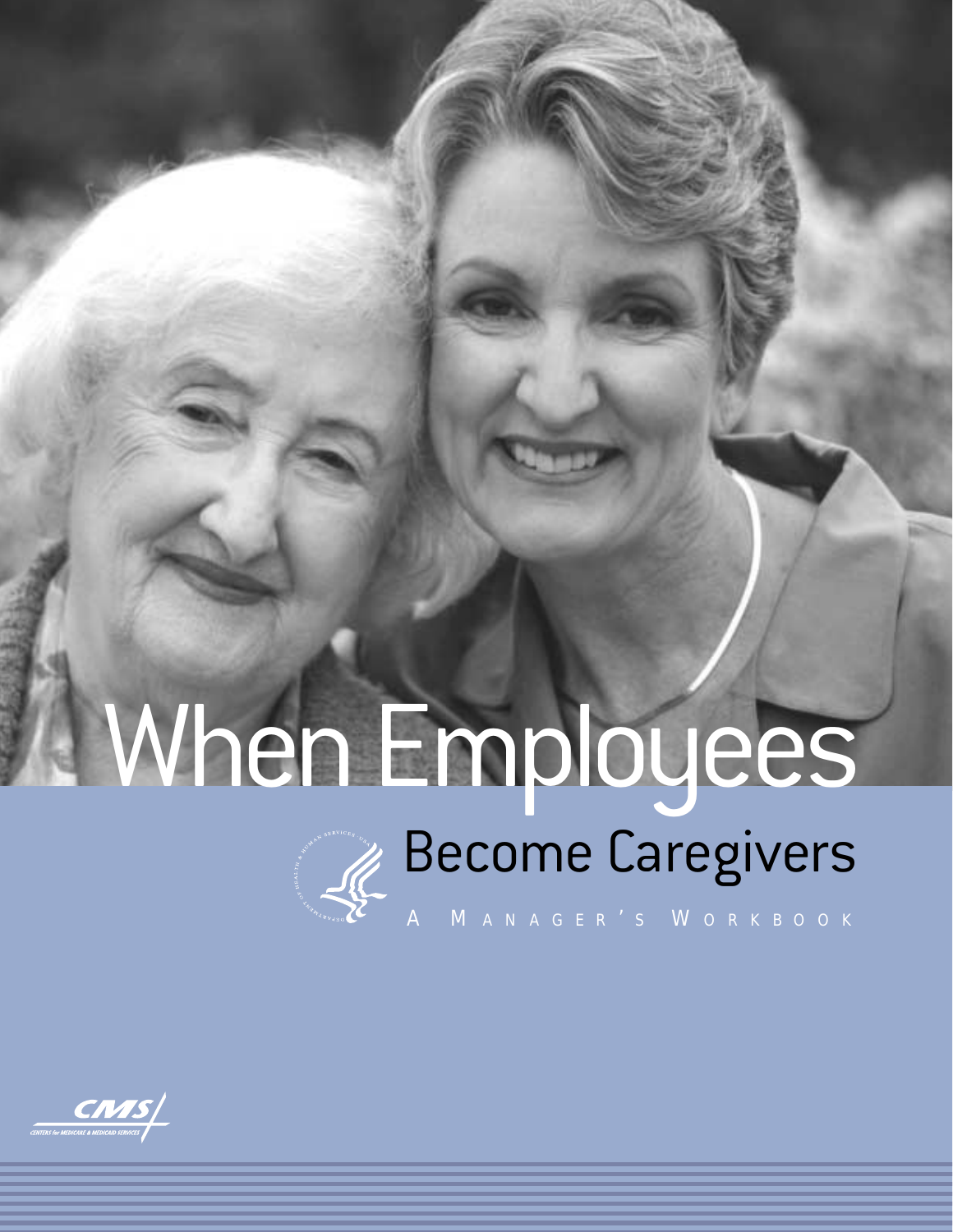# **A new challenge for employees a new reality for American business.**



This document guides employers in how to make needed eldercare and Medicare information available to caregiving employees at little or no cost.

Although this publication is directed to caregiver issues for the elderly, similar needs and issues are present regarding younger people with disabilities. This publication may also be helpful in identifying services for these individuals.

The Centers for Medicare & Medicaid Services want to thank the National Alliance for Caregiving and its President, Gail Gibson Hunt, for their cooperation and effort in developing this document.

# Eldercare

In the 1980s, American businesses adapted

their human resource policies to accommodate

the needs of workers with young children.

Now, many of those same workers face a new

responsibility: providing care for an older

parent, relative or friend.

**Important:** The information in this handbook was correct when it was printed. Changes may occur after printing. For the most up-to-date version, look at **www.medicare.gov** on the Internet. Select "Publications." Or call 1-800-MEDICARE (1-800-633-4227). A Customer Service Representative can tell you if you have the most up-to-date version. TTY users should call 1-877-486-2048.

"When Employees Become Caregivers" explains the Medicare program. It is not a legal document. The official Medicare program provisions are contained in the relevant laws, regulations, and rulings.

The support given by the U.S. Small Business Administration to this activity does not constitute an express or implied endorsement of any cosponsor's or participant's opinions, products, or services. SBA Authorization No. 02-7630-56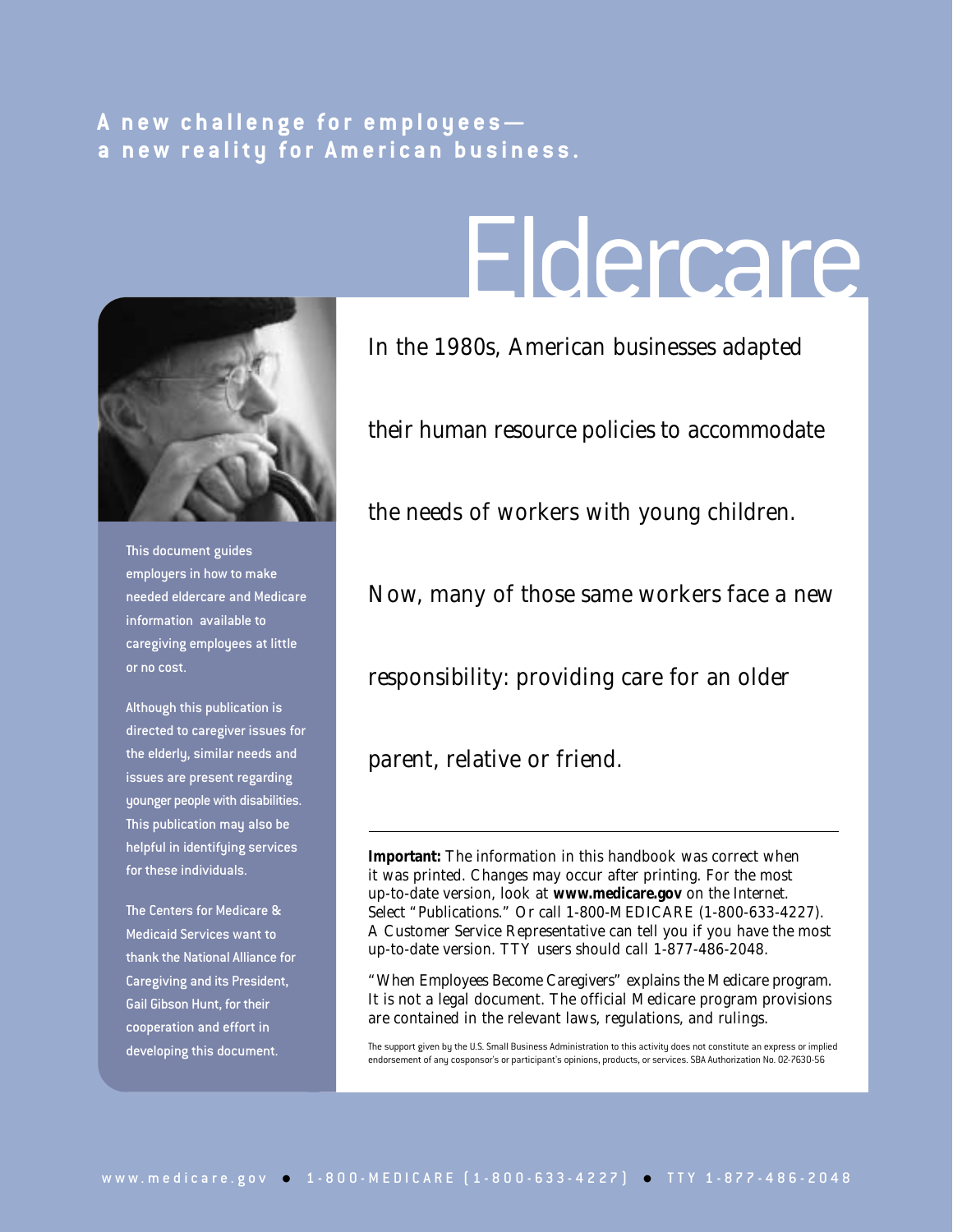

1. A Challenge to American Business

6 2. Meeting Employee Eldercare Needs

3. Seminars on Aging and Eldercare

# 12

2

4. Training for Supervisors

# 15 Contents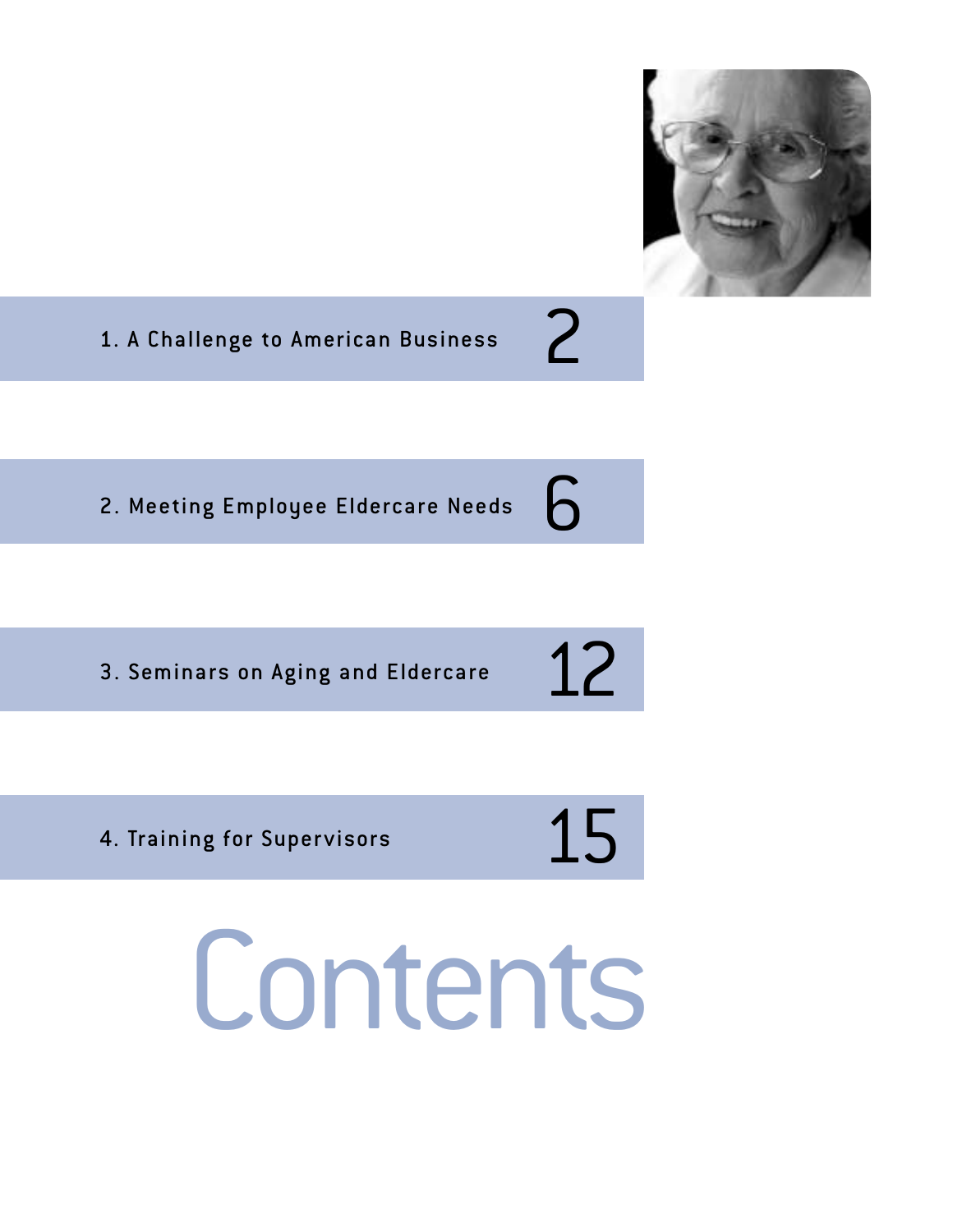# 1 A Challenge to American Business

# Eldercare: An opportunity for adaptable companies.

Just as childcare did, the growing need for eldercare presents companies with a new reality—workers who must juggle multiple demands on their time and energy. Yet this reality presents genuine opportunities for those firms that recognize it. By implementing policies that are "eldercare friendly," companies will:

- Find it easier to attract and retain the best workers
- Increase productivity by reducing stress on employees
- Reduce disruptions in the work schedule
- Enhance their community image, which can attract new customers

# Just how critical is the need for eldercare?



As we've all heard, America is growing older. According to the U.S. Census Bureau:

- Today's older population of more than 35 million Americans will increase to over 70 million by 2030<sup>1</sup>
- Today, 33.9 million caregivers provide help to persons age  $50+2$
- The segment of the older population most likely to need care—those over the age of 85—is the fastest growing segment of elders today<sup>3</sup>
- 80% of all the care received by older adults is provided by family and friends<sup>4</sup>

And, yes, 2030 is a long way off, but the need keeps growing with each passing day. The fact is, as more and more Americans live into their 80s and 90s, their adult children and relatives will assume increasing responsibility for helping with the daily business of living.

More working Americans are also taking care of an elder. There are currently about one out of five workers who are balancing work and caregiving. This will increase in the future due to:

- Growth of older population
- Smaller family size
- Increase in two-earner households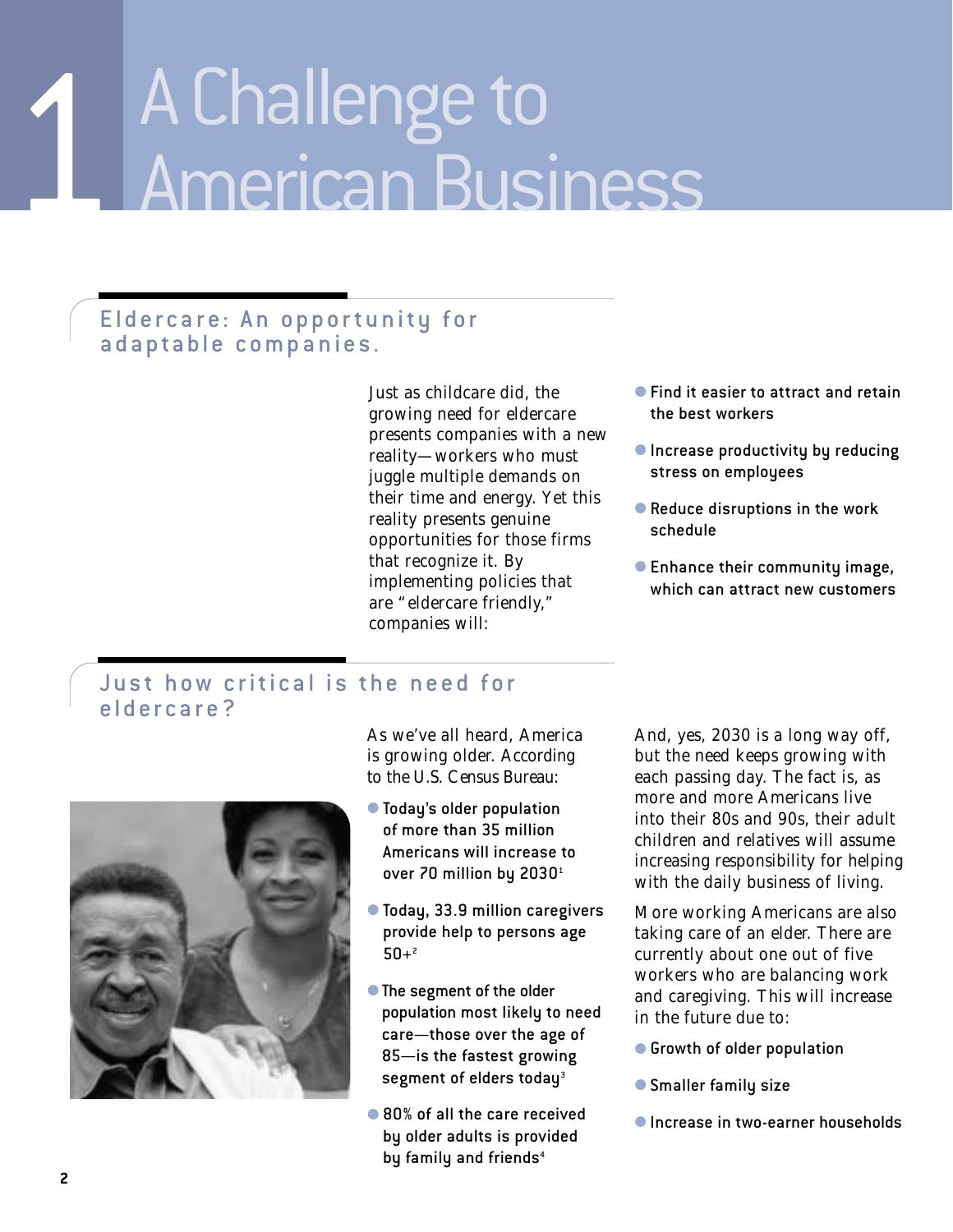# What is the cost to American business?

Managing the responsibilities of home and eldercare isn't easy for workers. One survey revealed how the stresses of eldercare affected employee productivity:<sup>5</sup>

- 56% of respondents said they were less productive at work
- 51% said they had to take time off during the work day for eldercare
- 30% reported being absent for a full day to deal with eldercare matters

And in a survey done by the National Alliance for Caregiving and AARP in 2004, 6 percent of working caregivers had to give up work entirely.<sup>6</sup>

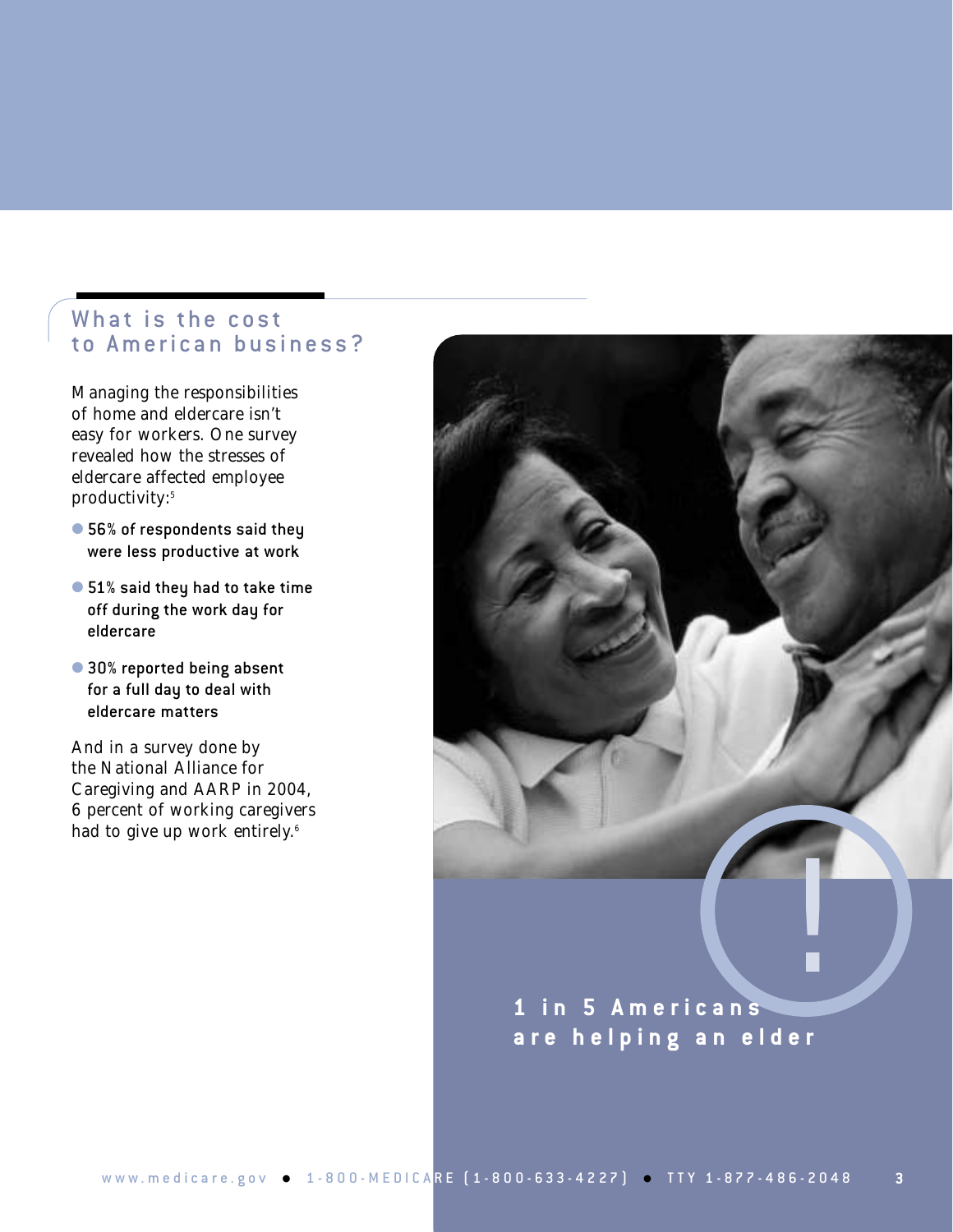# Lost productivity costs businesses \$11.4 to \$29 billion annually.



**A 1997 study by MetLife found eldercare issues cost businesses \$11.4 to \$29 billion a year. <sup>7</sup>**

Companies lose so much each year because of costs due to the eldercare crisis:

- Replacement costs for employees who quit due to caregiving responsibilities
- Costs due to absenteeism/partial absenteeism
- Costs due to workday disruptions
- Costs associated with supervising employed caregivers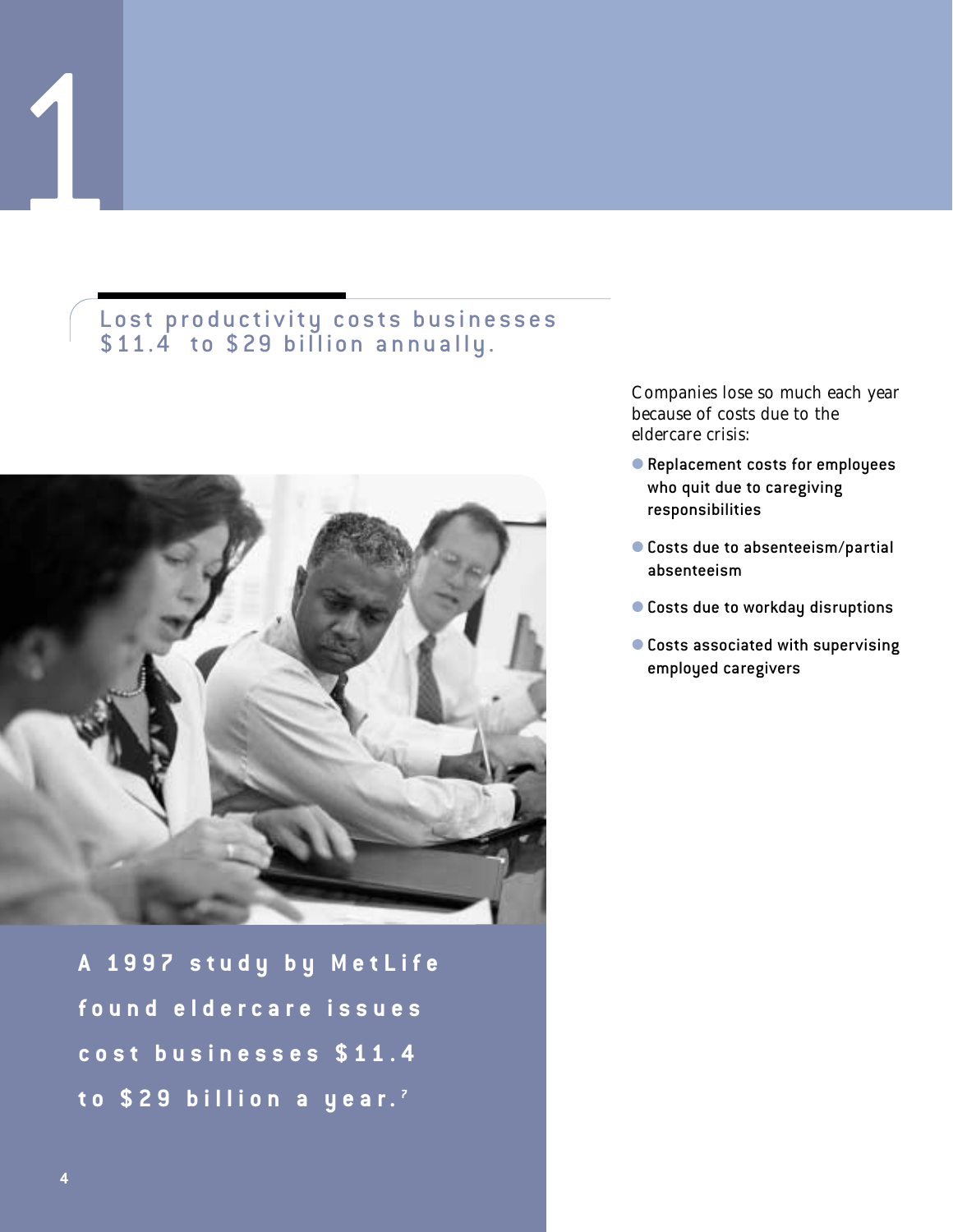# How will your business respond?

In the sections of this workbook, you will find suggestions and guidance for implementing various levels of eldercare programs. A comprehensive program might be expensive, but there are many initiatives that can be implemented with little or no cost.

Obviously, how you and your human resources department will respond to the eldercare needs of employees will be based on your organization's individual circumstances.

It is important to remember that the need for a response gets greater every day. And the cost to your business of not responding will only get larger, too.

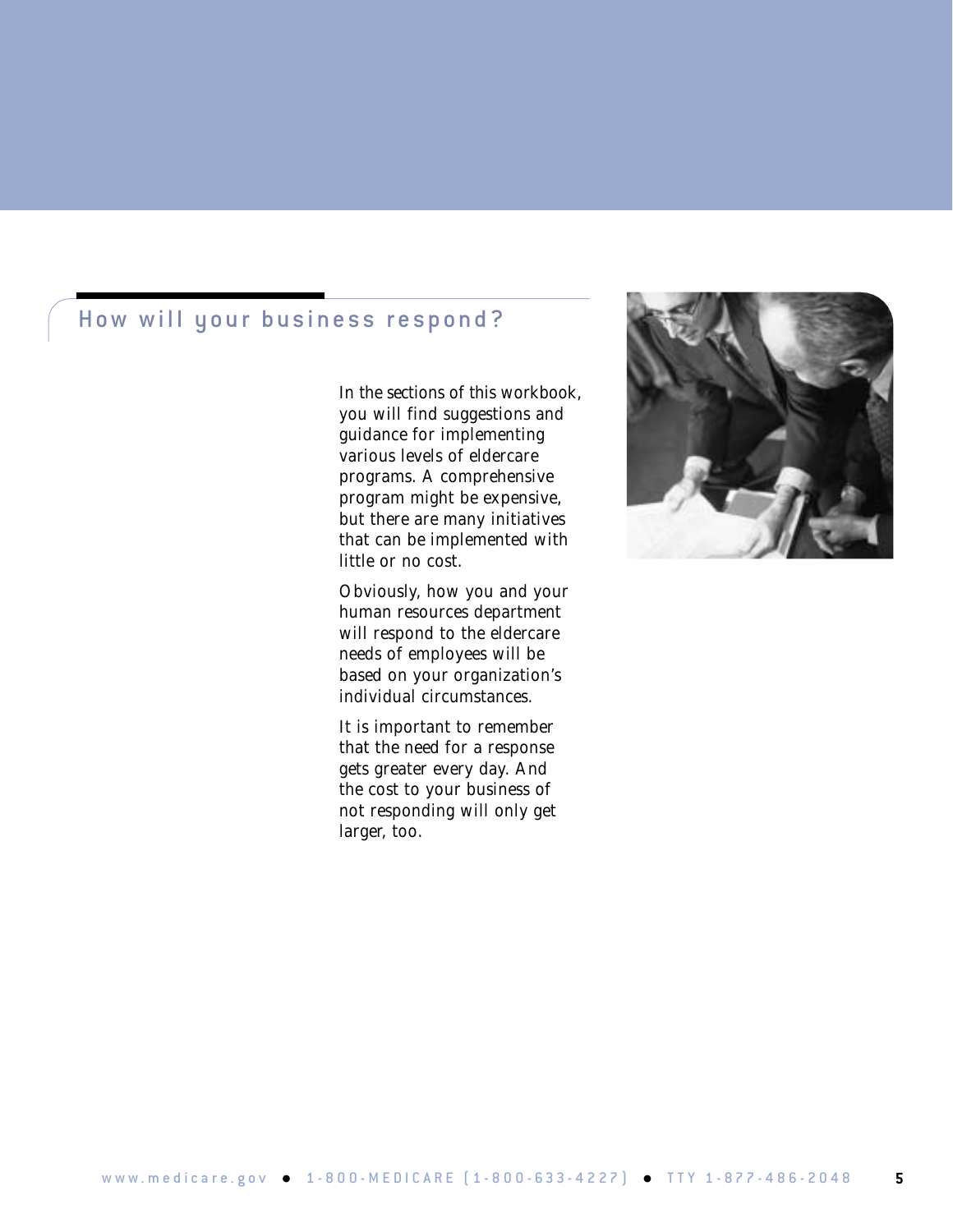# 2 Meeting Employee Eldercare Needs

# The basics...at no cost.

If your company has limited resources at this time, there are several no-cost steps you can take to indicate that eldercare is now on your "radar screen."

● Guide your employees to "Medicare Basics" and other resources available at www.medicare.gov and 1-800-MEDICARE (1-800-633-4227)

Just by taking these simple steps, you can let employees know you recognize the problems they may be confronting. You'll save time by providing this valuable reference, organized to provide information at the times it's needed most.

# **Why is Medicare talking about eldercare?**

You may have asked why the Centers for Medicare & Medicaid Services (CMS) is bringing employers information about eldercare. The fact is, as the nation's largest provider of health care coverage to older Americans, CMS knows firsthand the problems faced by those who care for or advise people with Medicare. Each year, CMS receives millions of inquiries by mail, phone, and e-mail from people who are helping older Americans make health care decisions or access their benefits under the Medicare system. CMS believes that employer eldercare programs, no matter how basic, will benefit those providing eldercare and ultimately those they help.

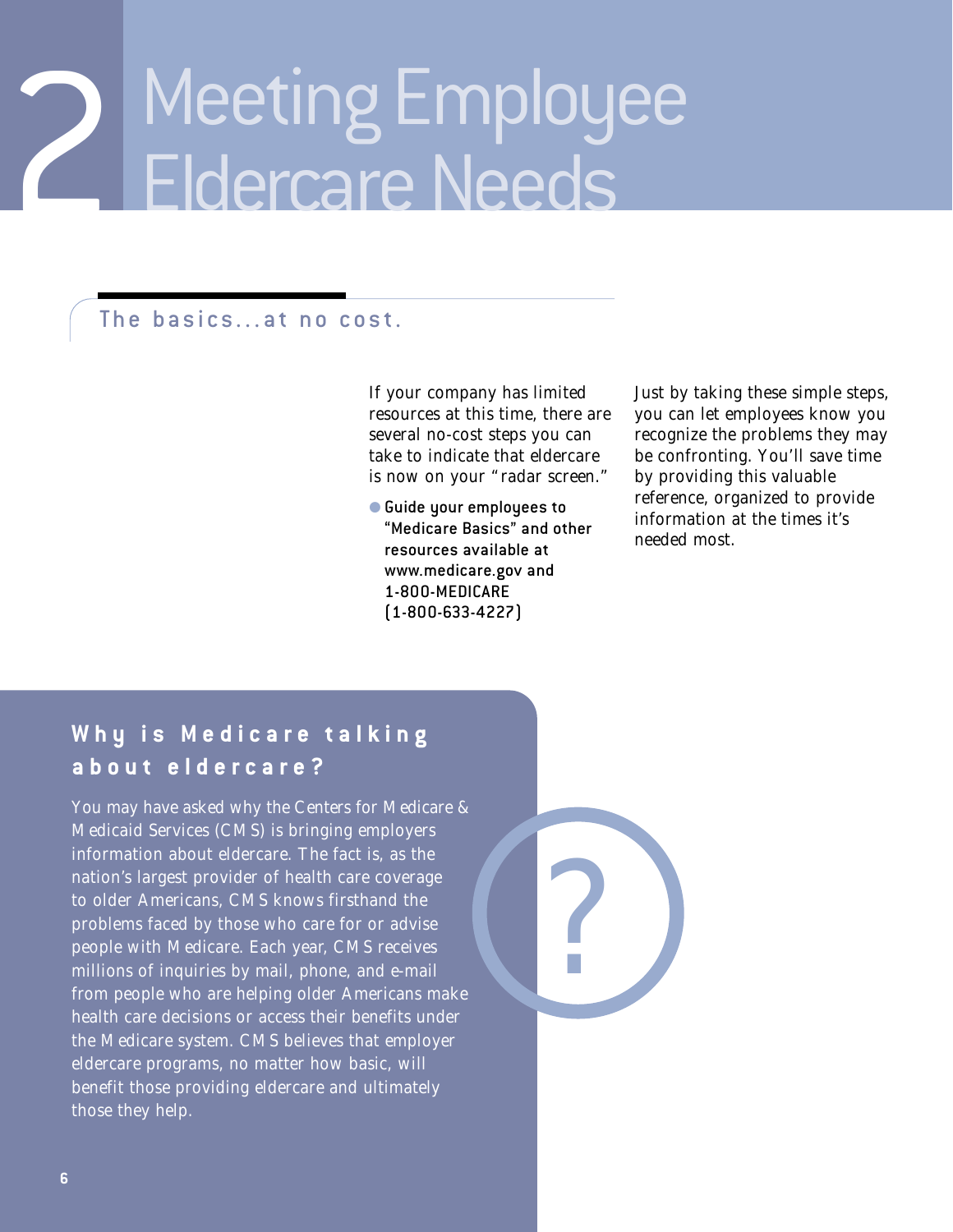# Internet Quick Find

#### **www.medicare.gov**

Click Publications: Check "Medicare & You" for basic information on Medicare or "Medicare Basics" for a quick reference guide. More detailed information is available on selected topics.

#### **www.aarp.org**

AARP serves the needs of people age 50 and older by providing outreach, education, advocacy and community service. Information for caregivers is available at www.aarp.org.

#### **www.alz.org**

Click Resources: Search the Resource Center to learn more about Alzheimer's disease and care strategies through downloadable publications. Also includes 100+ links to Alzheimer- and care-related websites, information on programs and services, bulletin boards, and resources in other languages.

#### **www.aoa.gov/caregivers**

Click "Elders and Caregivers—A Guide for People Who Care." This guide provides helpful information for family caregivers and others responsible for providing care.

#### **www.caregiving.org**

Click Reports and Products: See "Resources for Caregivers," a publication from the National Alliance for Caregiving with contacts for those caring for an older relative or friend.

# The next level: creating your own "how to" guide for employees.

Don't worry…we're not talking about putting together a big, expensive manual. This guide can be as simple or as complex as you need. How complex it

will be is determined by the extensiveness and formality of your benefits and programs.

# The basic packet.

If your company is small and/or one with few or no formal benefits or policies in place, you can still help your employees. Provide employees with information and support by reaching out to community groups and caregiver organizations.

(See the list of Internet addresses on page 13 for organizations that can give information on specific topics.)

Some of the local groups you can contact for information include:

● Area Agencies on Aging (These organizations have comprehensive information about all programs in the area that serve older adults. Most groups also have special programs for caregivers.)

- Hospitals
- Senior centers
- Faith-based organizations (such as Catholic Charities, United Jewish Appeal, etc.)
- Disease-specific organizations (e.g., Alzheimer's Association)
- Local universities and community colleges or cooperative extension programs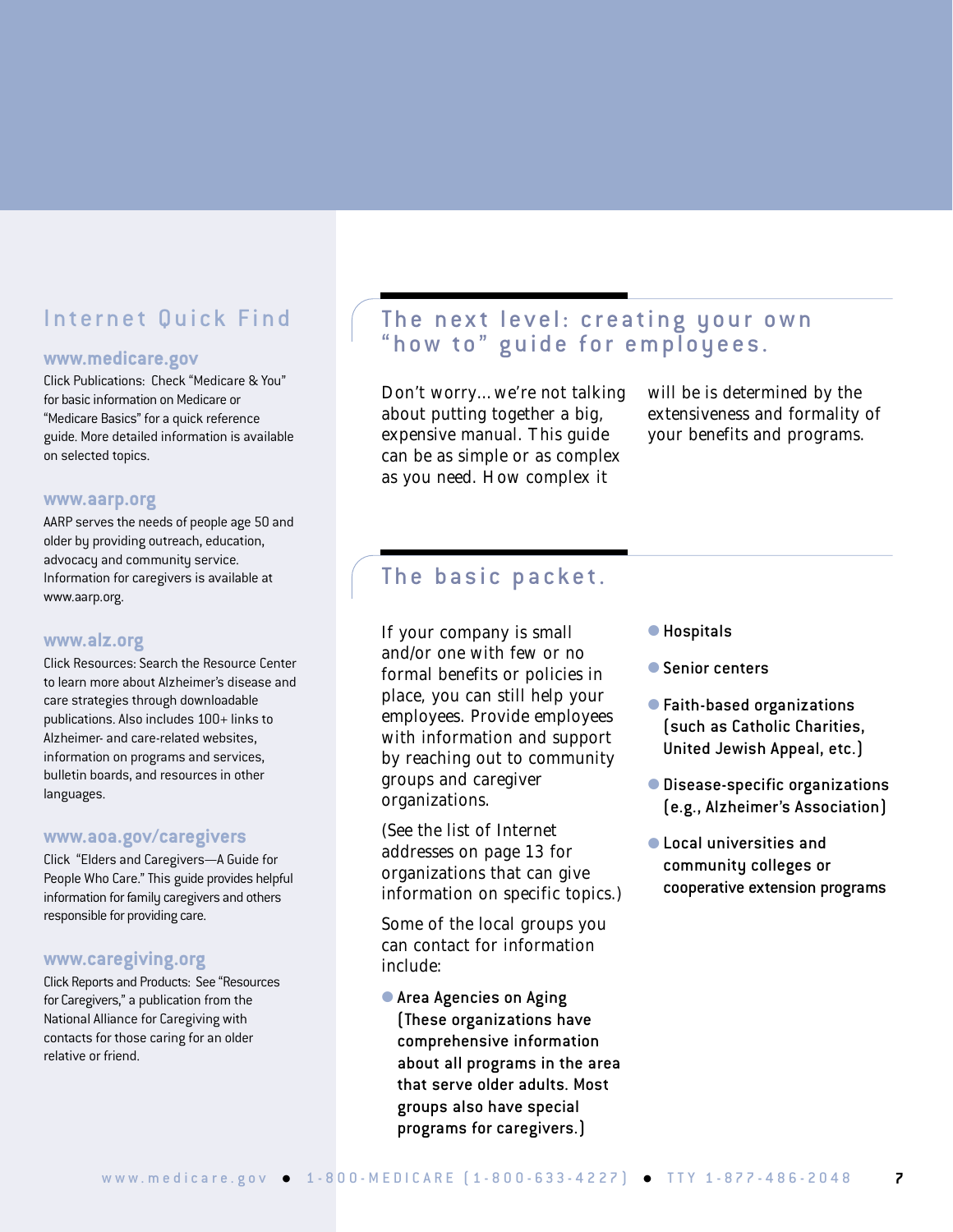# Keep your packet simple.



Again, if you have a small company, your eldercare packet may be no more than a few pages created on the office computer and photocopied. You can also include information from organizations that are active in your area. Simply give a copy to each current and new employee. Corporate acceptance of worklife issues is important to employee acceptance of them.

# Perhaps adopt a few simple policies.



If your company is small enough, you don't even have to adopt written policies. On an informal basis, you can try:

- Flex-time, shortened work weeks, modified daily schedule based on need
- Telecommuting

Allowing your employees to help one another through such flexible policies will also help build company morale while keeping productivity levels where they should be.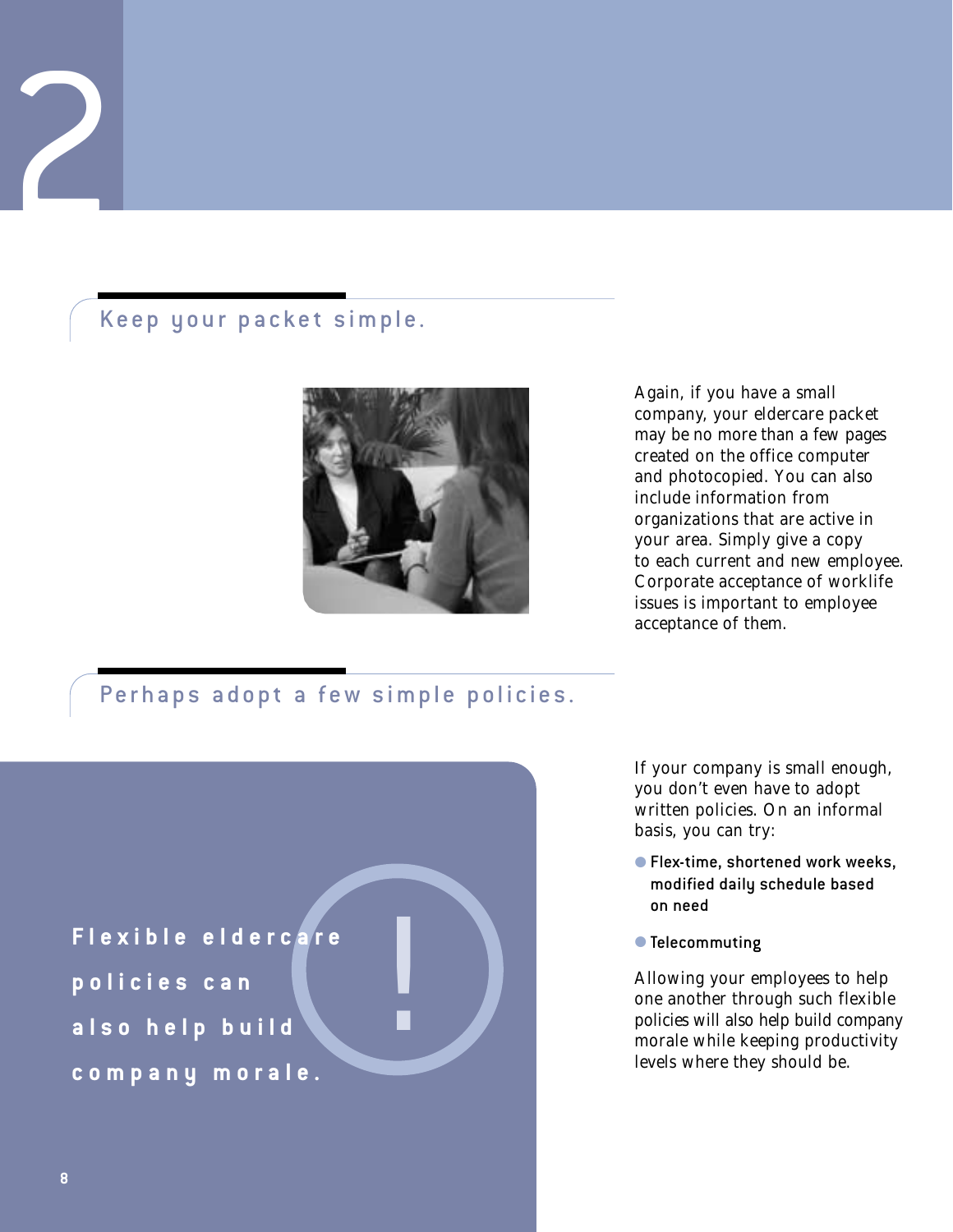# Internet Quick Find

#### **www.medicare.gov**

Click Publications: Search "Medicare Preventive Services" for a listing of benefits covered by Medicare. More detailed information is available on selected topics.

#### **www.aarp.org**

AARP serves the needs of people age 50 and older by providing outreach, education, advocacy and community service. Information for caregivers is available at www.aarp.org.

#### **www.shrm.org**

Search caregiving or eldercare for a range of resources for human resource professionals from the Society for Human Resource Management. SHRM is the world's largest association devoted to human resource management and represents more than 170,000 individual members.

#### **www.sba.gov**

Visit the website of the U.S. Small Business Administration for information on a range of business issues. SBA provides financial, technical, and management assistance to help Americans start, run, and grow their businesses.



# Comprehensive benefits approaches for larger companies.

Owners or managers of larger companies may want to fold eldercare policies into their overall existing benefits and policies package. This means that creating your eldercare information packet should begin with an examination of benefits to see which apply to

eldercare already or might be refined to provide an eldercare benefit. The National Alliance for Caregiving suggests that the benefits and policies be included in your eldercare information package. Supportive benefits are listed below.

# Supportive Benefits.

- Dependent life insurance
- Long-term care insurance covering spouse and parents/ parents-in-law
- Flexible spending accounts/ dependent care accounts
- Cash subsidies for services for older relatives
- Group legal/financial plans
- Travel discounts (can help with long-distance caregiving)
- Hospice inclusion in companysponsored health insurance
- Access to Employee Assistance Programs (EAPs) for counseling and support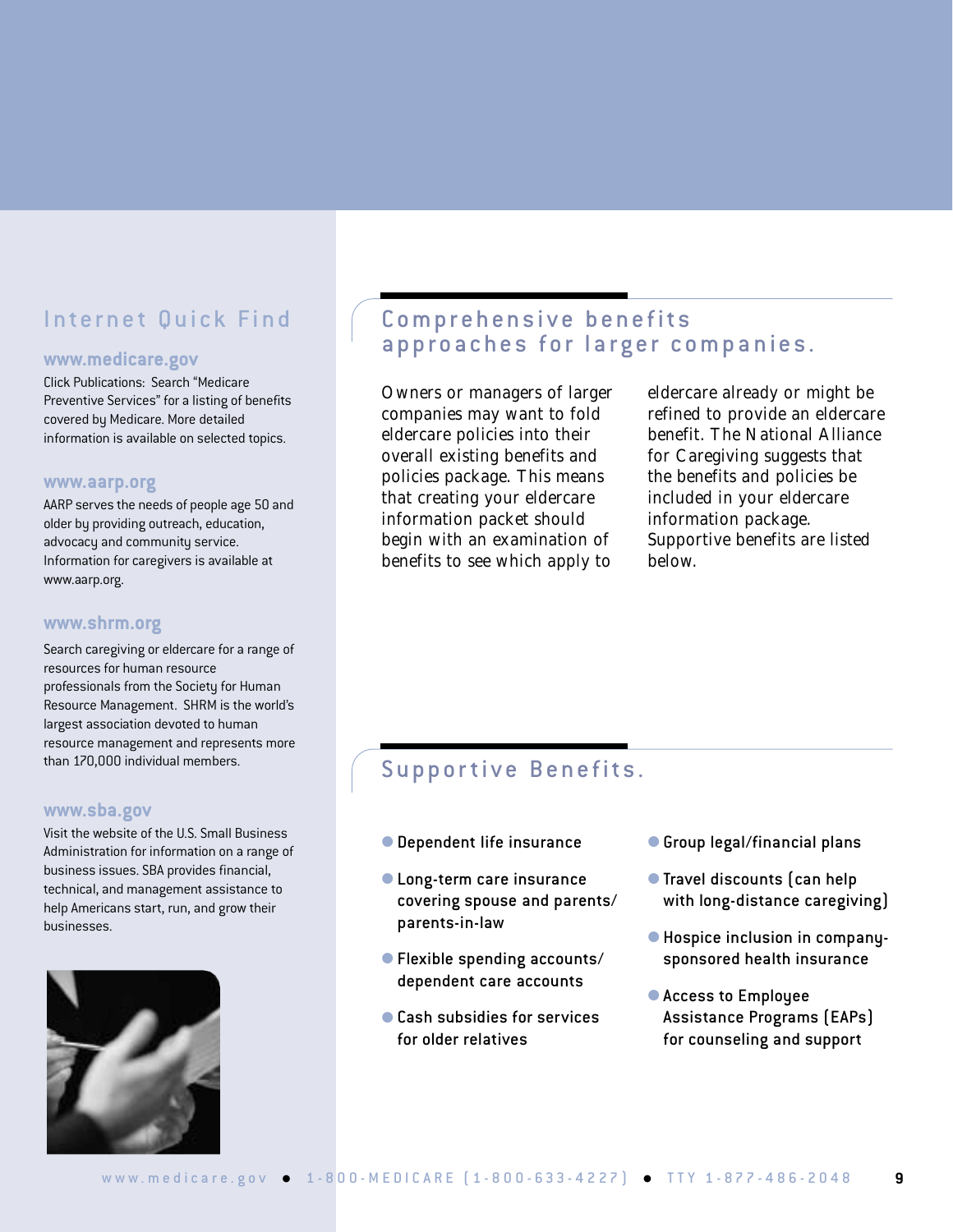

**Your employees will** ! **value and appreciate comprehensive information on eldercare resources.**

# Supportive Policies.

- Paid sick leave that can be used to care for relatives or friends who are ill
- Paid family leave that can be used to care for ill relatives or friends
- Leave without pay options
- Flex-time
- Compressed work schedules that allow an employee to work more hours during the work day and fewer days in the week
- Flex-place policies that allow telecommuting
- Temporary reduction of hours
- Job-sharing
- Employee leave-sharing, where employees donate a portion of their leave time to others who have eldercare responsibilities
- Shift-exchanging, allowing employees to swap shifts on an as-needed basis, especially when emergencies arise
- Gradual return to work policies
- Funeral and bereavement leave policies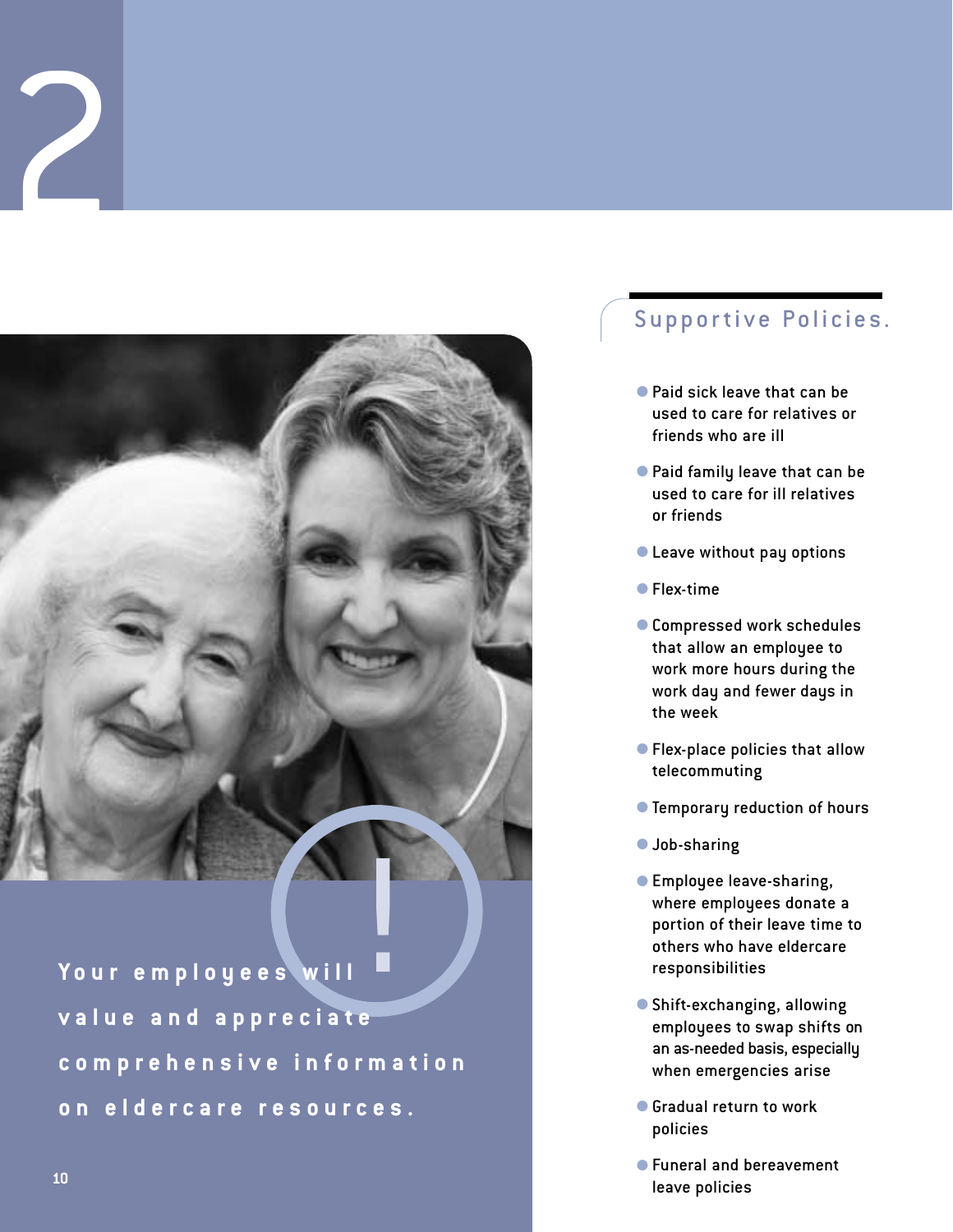# Add community resources and you're done.

Larger companies can also make employees aware of the community resources available. See "the basic packet" on page 7. Add those organizations' phone numbers and Internet addresses to information on your own policies and benefits and you'll have a comprehensive package that your employees will value and appreciate.



# **Find eldercare information with one phone call or on the Internet.**

Your employees may, of course, live hundreds of miles from their loved ones and be providing care "long distance." There's a toll-free, nationwide "Eldercare Locator" number that can help: 1-800-677-1116. (Weekdays, 9:00 am to 8:00 pm e.t.) One call will let employees get contact information for Area Agencies on Aging throughout the U.S. Or, you can look at www.eldercare.gov on the Internet for more information.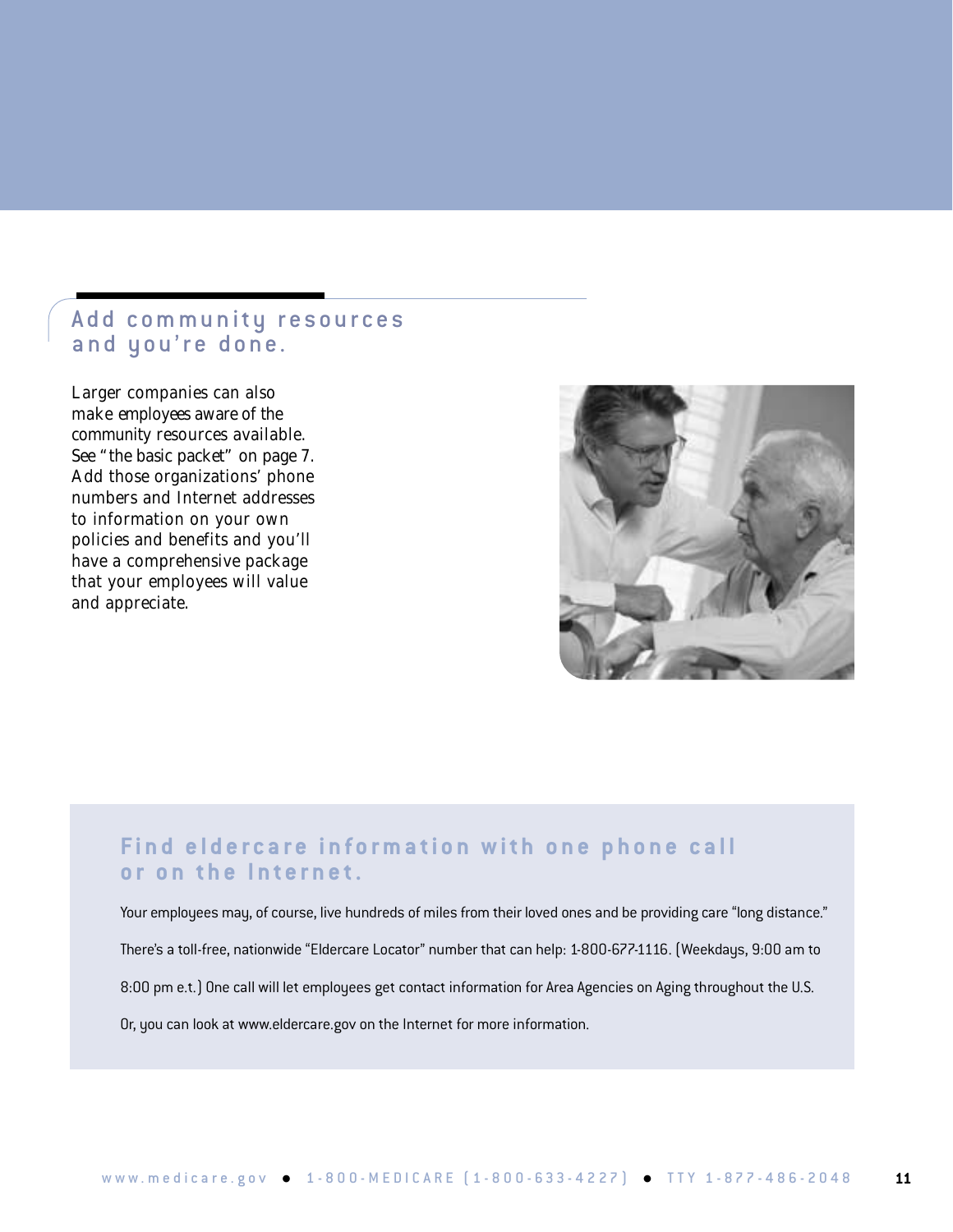# 3 Seminars on Aging<br>3 and Eldercare and Eldercare

# A low cost way to educate your workforce to make good choices.

It's easy to partner with community organizations to put on seminars at your place of business. For example, you can set them up as lunch and learn sessions. Just be sure to schedule a convenient meeting time and place. Give employees plenty of advance notice.

You may need to hold multiple sessions on each topic in order to maximize attendance without disrupting your work schedule.

Here are some popular sample topics:

### 1. Medicare/Medicaid

Many employees have questions about Medicare and Medicaid. Contact the State Health Insurance Assistance Program and see if they can send an expert or what Medicare covers, who is eligible, how to enroll, and how Medicaid covers medical costs for those with limited resources. You can also access www.medicare.gov to get a free copy of "Your Medicare Benefits" booklet (CMS Pub. No. 10116).

### 2. Planning for Long-Term Care

Unfortunately, too many caregivers don't think about long-term health care needs until there is a crisis. Contact your local Area Agency on Aging to see if they can send an expert on the topic to address your employees' questions. You can also access www.medicare.gov to get a free copy of "Choosing Long-Term Care" booklet (CMS Pub. No. 02223).

#### 3. Health Care as You Retire

Your younger workers may have parents reaching retirement age, while older workers should begin planning now for post-retirement care. Again, someone from your State Health Insurance Assistance Program may be able to answer your employees' questions on Medicare. Also, a local hospital may have someone available to speak about health care as you retire.

## 4. What is "Normal" Aging?

People who provide eldercare often wonder about "normal" signs of aging as their involvement with an older person progresses. A geriatrician (physician who specializes in older patients) or a geriatric social worker can teach employees when things such as mental deterioration are not "normal."

## 5. Alzheimer's Disease

If you live in a fairly large community, you probably have a local chapter of the Alzheimer's Association which can provide a speaker on Alzheimer's Disease. Recognizing the onset of this disease is a key to quality of life for both the elder and caregiver. For more information, call the Alzheimer's Association at 1-800-272-3900 or you can access www.alz.org.

#### 6. Community Resources for Older People

There are many community resources available to older adults, ranging from adult day care at community centers to nutritional programs. Services are also available for caregivers. Your local Area Agency on Aging can either provide, or help you find, a speaker. For more information, access www.aoa.gov.

### 7. Taking Care of Yourself as a Caregiver

Caregivers are often under such stress and severe time constraints that they neglect their own physical and mental health. Local caregiver groups, such as Children of Aging Parents or an adult-day care based caregiver group, may provide speakers on this topic.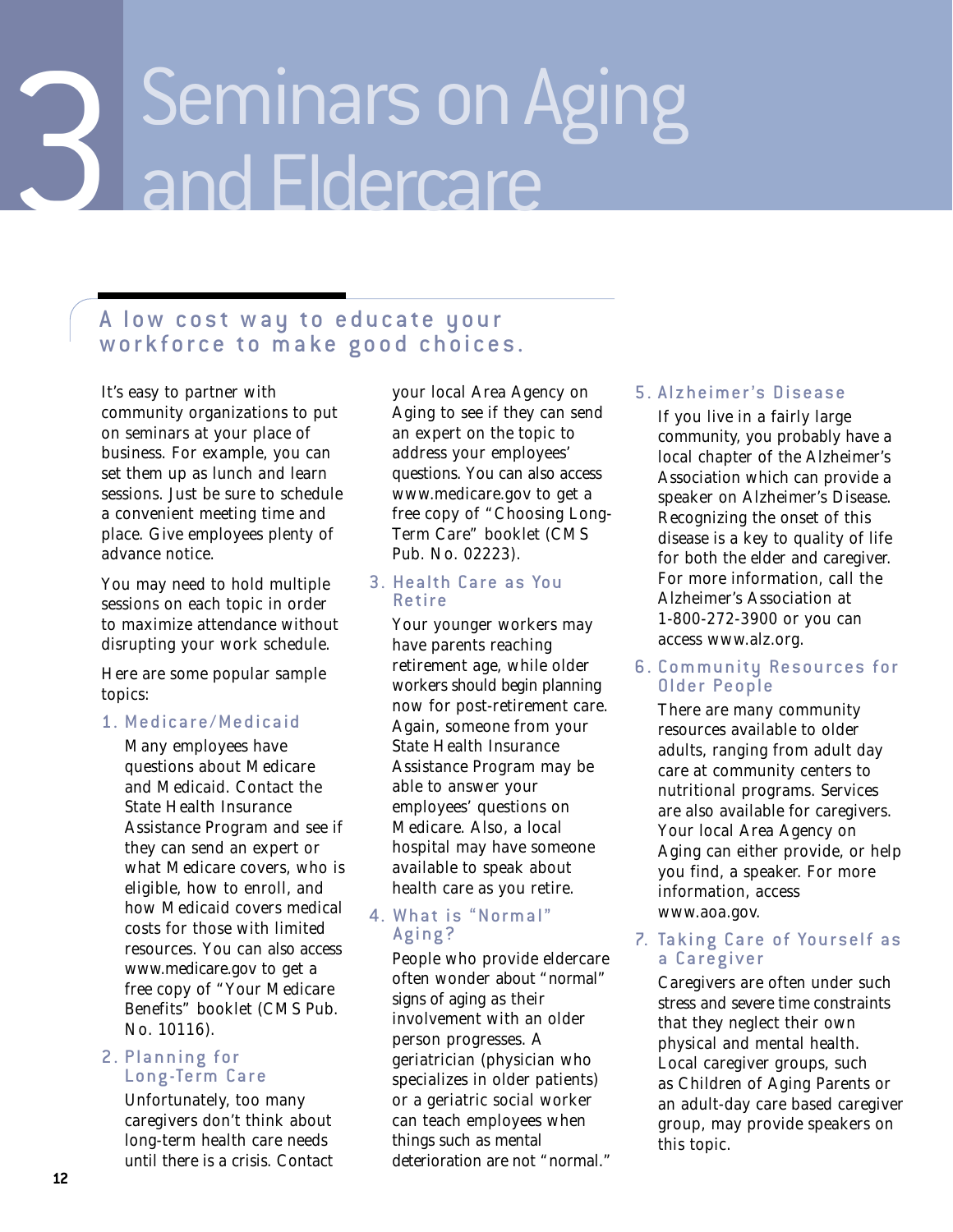# In most cases, the speakers are free.

You can contact professionals in the aging field to come and speak to employee groups.

The websites below can provide you with more information and can also serve as resources for your employees.

#### **Planning for Long-Term Care**

Medicaid **www.cms.hhs.gov/consumers**

Medicare **www.medicare.gov**

American Association of Homes and Services for the Aging **www.aahsa.org**

American Health Care Association **www.ahca.org**

#### AARP **www.aarp.org**

#### **Alzheimer's Disease**

Alzheimer's Association **www.alz.org**

#### **Community Resources**

Administration on Aging **www.aoa.gov**

#### **What is "Normal" Aging?**

Administration on Aging **www.aoa.gov**

**Healthfinder www.healthfinder.gov**

National Institutes of Health **www.nih.gov**

#### **Health Care as You Retire**

Administration on Aging **www.aoa.gov**

Healthfinder **www.healthfinder.gov**

National Institutes of Health **www.nih.gov**

#### **Taking Care of Yourself as a Caregiver**

Careguide **www.careguide.com**

National Alliance for Caregiving **www.caregiving.org**

National Family Caregivers Association **www.nfcacares.org**

# Build an eldercare file as you go.

As you arrange your seminars, talk with community groups and exchange information with professionals. Start accumulating the brochures, fact sheets and booklets they have to offer. Begin with your local Area Agency on Aging—they should have a substantial amount of material

to share with you and can direct you to other resources, such as groups that deal with specific conditions or diseases common in the elderly. Also, be sure to refer to "Medicare Basics," a resource for caregivers, available at www.medicare.gov. By gathering information and keeping it in your personnel or employee assistance office, employees will have a quick, easy source of information that they can access in privacy.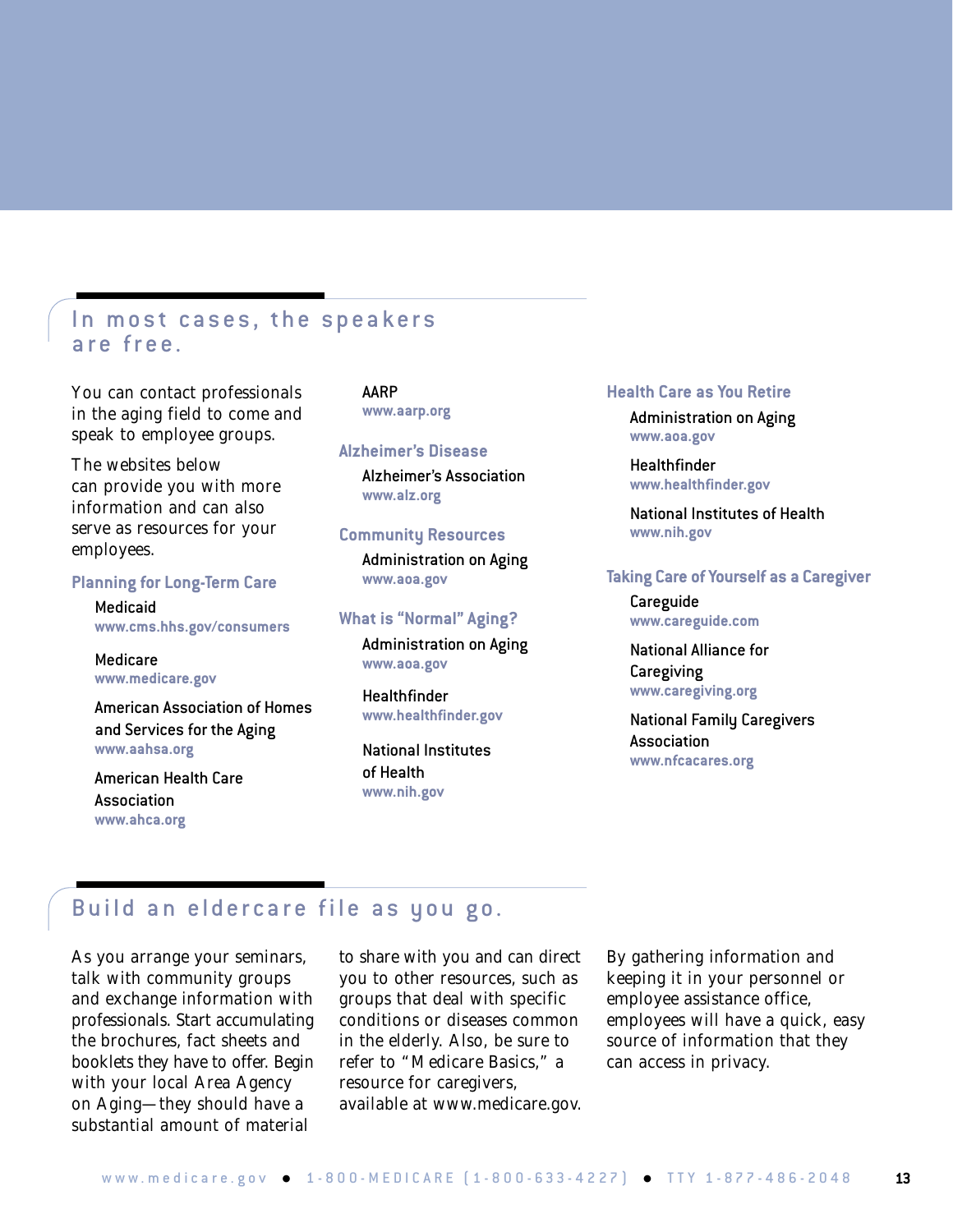# Bring the Experts to You: Host A Caregiver Fair

# Caregiver fairs, bringing the community and the workplace together.

Caregiver fairs are an excellent way to allow employees access to a wide range of information in one day. Agencies typically come to the fair with brochures and other information to help employees make eldercare decisions. All you have to do is provide the space and perhaps some tables.

Your Area Agency on Aging can help you get started. Also, if your business is too small to host such an event, local hospitals or senior centers may already have a similar program scheduled. Then it's just a matter of giving your employees time to attend the fair at an offsite location or you could join with other businesses in your building to host a fair in a common space.

Most employees are interested in getting information from:

- Medicare (State Health Insurance Assistance Program)
- Medicaid and state programs
- Hospice organization(s)
- Area Agency on Aging
- Disease-specific groups, such as Alzheimer's Association, Parkinson's Association, and groups with information about vision and hearing impairments
- Legal Aid and/or legal assistance organizations
- Financial professionals
- Home health programs
- Home-delivered meals programs
- Counseling programs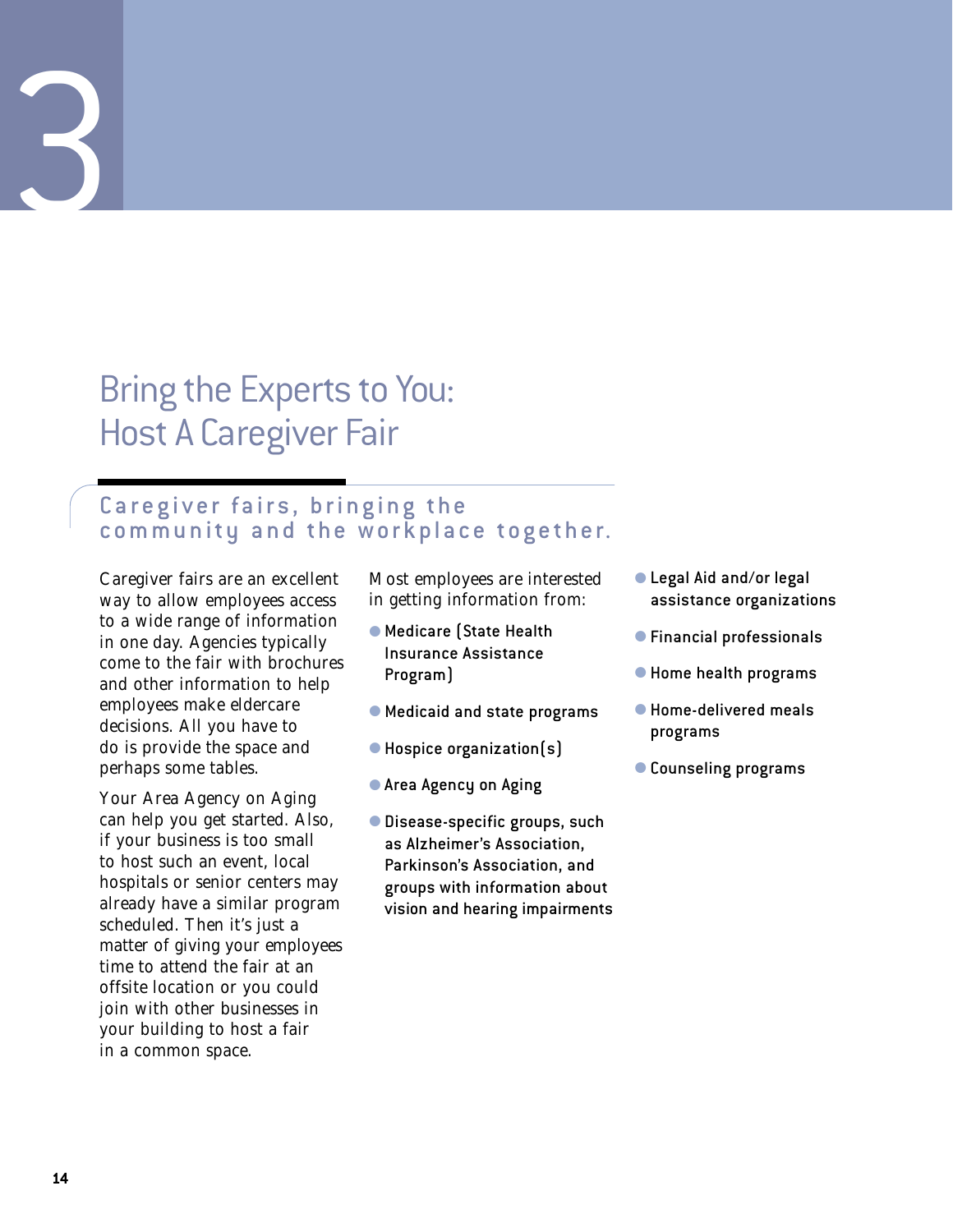# 4 Training for Supervisors

# Training Supervisors to Manage Eldercare Issues

# Awareness can prevent workplace concerns.

Workers often say they have difficulty getting their supervisors to understand the concerns caregivers face balancing work and family obligations. By training supervisors to recognize and respond to eldercare issues promptly and effectively, you can keep these issues from becoming problems.

The following training program can help you do that. (This program, along with other information in this workbook, was developed by the National Alliance for Caregiving, a group that provides support to family caregivers.)



**Supervisors trained** ! **to respond to eldercare issues can prevent problems.**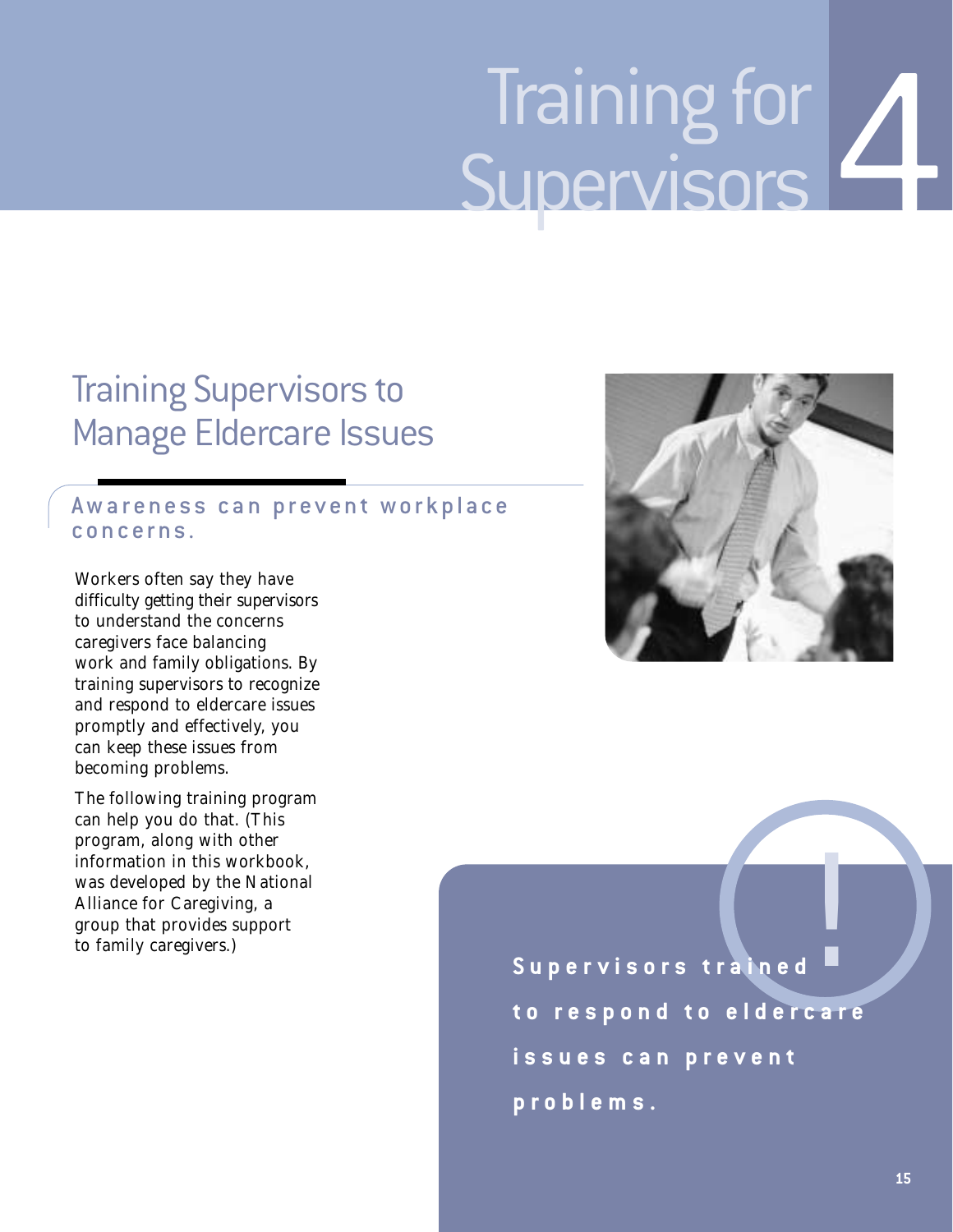# Supervisory Sensitivity Training: a 60-minute program.

## Training Objectives

4

- To increase the knowledge of line supervisors regarding the impact of caregiving in the workplace
- To develop their knowledge of what community resources are available to support employed caregivers

**\_\_\_\_\_\_\_\_\_\_\_\_\_\_\_\_\_\_\_\_\_\_\_\_\_\_\_\_\_\_\_\_\_\_\_\_\_\_\_\_\_\_\_\_\_\_\_\_\_\_\_\_\_\_\_\_\_\_\_\_\_\_\_\_\_\_\_\_\_\_\_\_\_\_\_\_\_\_\_\_\_\_\_\_\_\_\_\_\_\_\_\_\_\_\_\_**

#### Audience

Line supervisors and midlevel managers in small and mid-sized companies. No more than 25 people per session.

**\_\_\_\_\_\_\_\_\_\_\_\_\_\_\_\_\_\_\_\_\_\_\_\_\_\_\_\_\_\_\_\_\_\_\_\_\_\_\_\_\_\_\_\_\_\_\_\_\_\_\_\_\_\_\_\_\_\_\_\_\_\_\_\_\_\_\_\_\_\_\_\_\_\_\_\_\_\_\_\_\_\_\_\_\_\_\_\_\_\_\_\_\_\_\_\_**

#### Format

A 60-minute session, conducted by staff from employee assistance or personnel, along with an invited Area Agency on Aging representative to present information on community services for caregivers and older people.

# Content

## **I. WHY IS ELDERCARE AN ISSUE? (10 minutes)**

#### **Demographics**

- 20-25% of employees are caregivers of elderly relatives, and about 40% of these people are also caring for children under 18 living at home. (These numbers do not count parents caring for children with disabilities or for disabled adult siblings or spouses under 50.)<sup>8</sup>
- Gender: 55% of employed caregivers are women/45% are men. Most are married, work full-time, and have a median age of 46.<sup>9</sup>
- The older your workforce and the more females you employ, the higher the incidence of caregiving in your employee population.10

### **Impact on Productivity**

● More than half of working caregivers have to make some sort of workplace accommodations to care for someone age 50+, such  $as:$ <sup>11</sup>

| Went in late, left early, took time off during work | 58% |
|-----------------------------------------------------|-----|
| Took leave of absence                               | 16% |
| Worked fewer hours, took less demanding job         | 10% |
| Lost any job benefits                               | 4%  |
| Turned down promotion                               | 4%  |
| Chose early retirement                              | 3%  |
| Quit their jobs entirely                            | 6%  |

● In one study of working caregivers who provide intense personal care over a period of years, the caregivers averaged \$659,000 in lost wages, pensions, and Social Security.<sup>12</sup>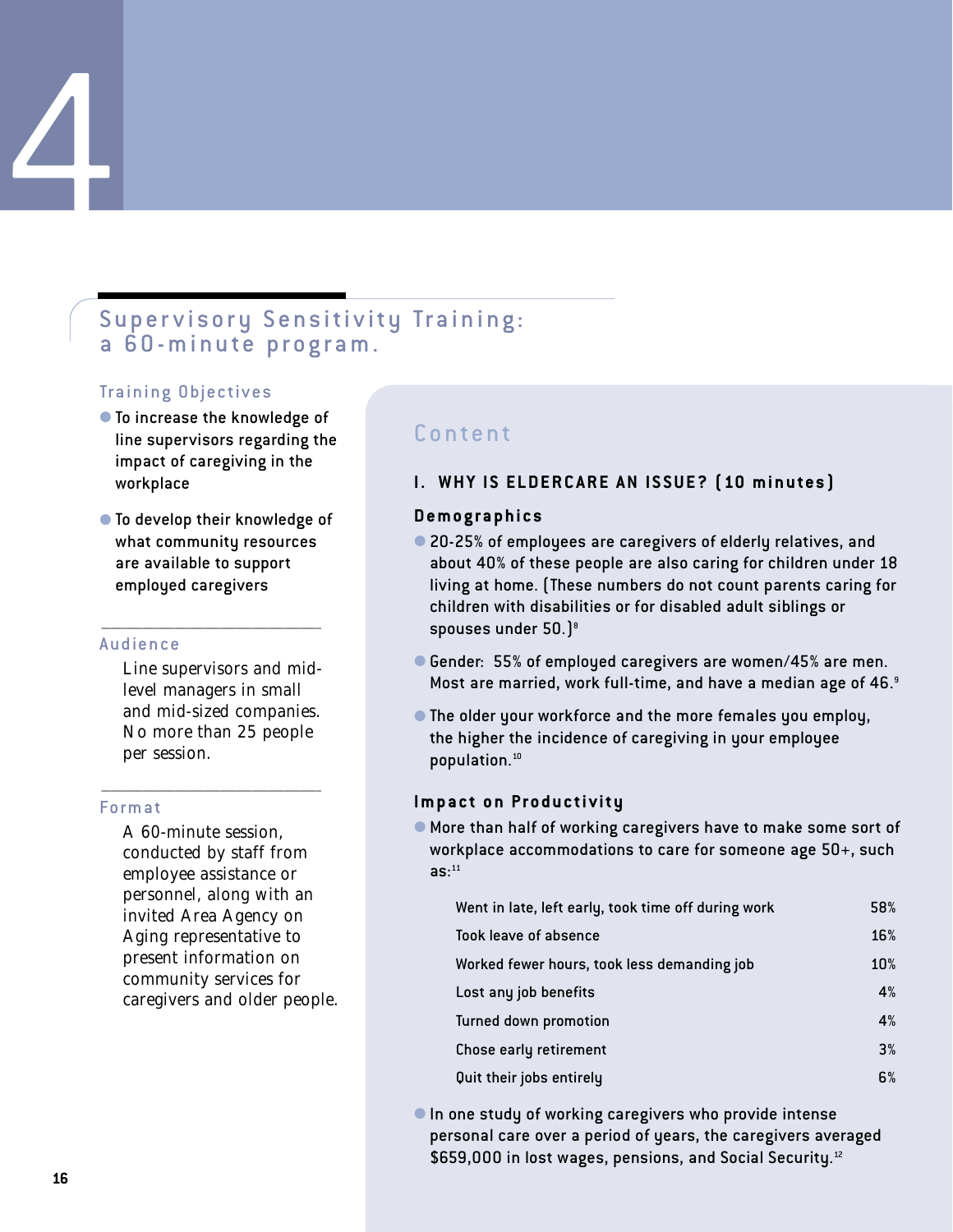

### **Impact on Worker Health**

- Almost 75% of employed caregivers in another study say that caregiving has had a negative impact on their health, with more than two in ten reporting significant problems.
- Of those reporting a negative impact on health, nearly half cited additional visits to a health care provider.
- Employed caregivers' use of prescription drugs is 2-3 times that of non-caregivers.

#### **Impact on Caregivers' Personal Life**

- 35% of caregivers report significant emotional stress; 15% report that caregiving has caused physical strain.
- Caregivers report average out-of-pocket expenditures of \$197 per month for medications, groceries, or other kinds of cash support.
- Half of caregivers report that they have less time for friends or other family and more than four in ten say they have given up vacations, hobbies or their own social life.

#### **How Does This Affect Your Company?**

● Total lost productivity for U.S. employers due to caregiving for older relatives: \$11.4 to \$29 billion per year.<sup>13</sup>

● You have spent considerable dollars training and promoting these working caregivers. The cost of replacing an experienced employee is estimated at 93% of the first year's salary.<sup>14</sup>

#### **II. HOW DO I RECOGNIZE AN ELDERCARE PROBLEM? (10 minutes)**

#### **Possible Signs of Eldercare Work/Family Conflicts**

- Excessive personal phone use during office hours.
- Tardiness and absenteeism that far exceed company standards.
- Claims for sickness benefits at a much higher than usual rate.
- Serious distraction on the job that is reducing productivity (work isn't being done properly and sometimes has to be done over by someone else).
- Mood swings and hostility that have fellow employees confused and reluctant to work with the troubled person.

While these signs may be indicative of other employee problems, supervisors should be proactive but sensitive in identifying if eldercare is an issue.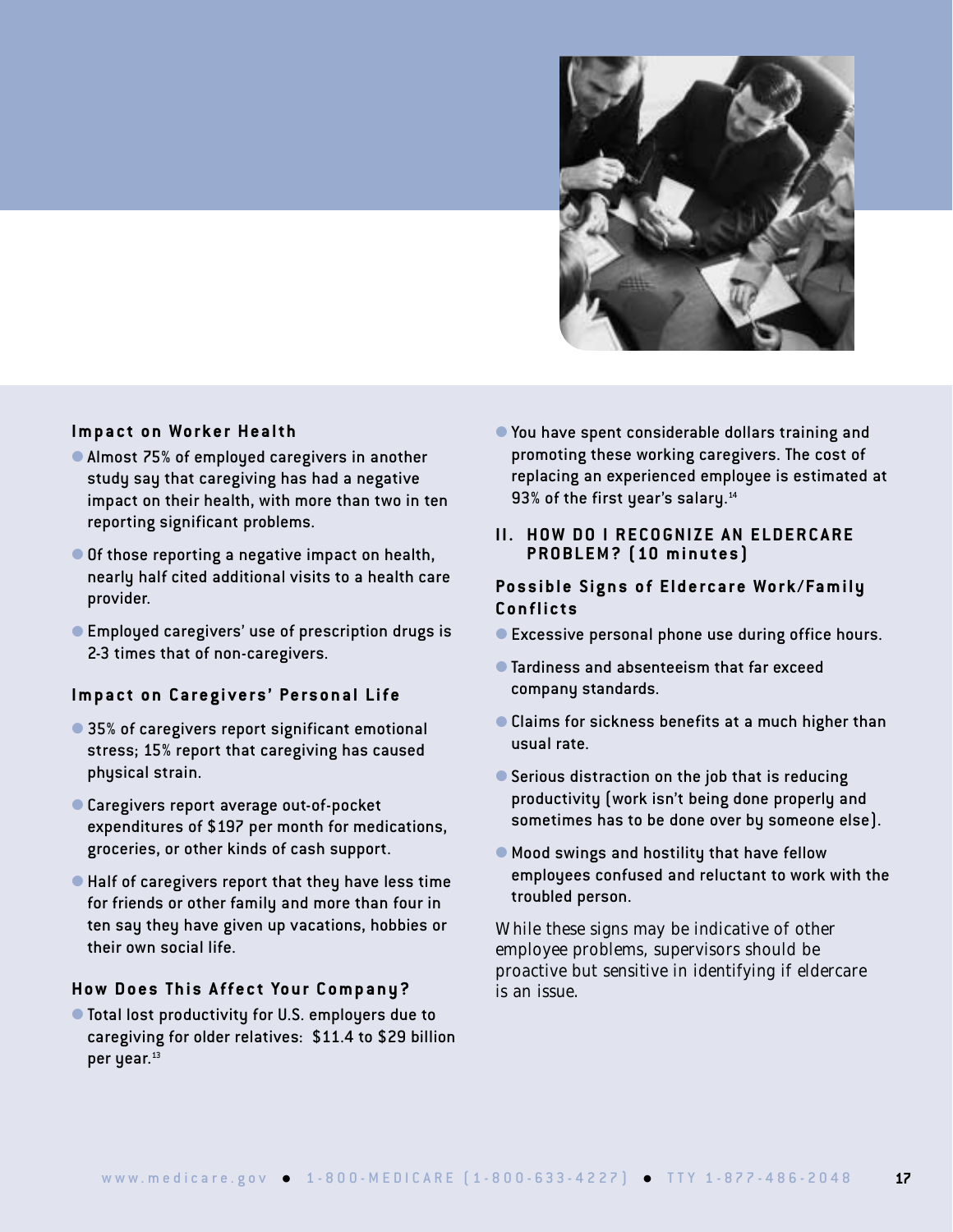# Supervisory Sensitivity Training: a 60-minute program...continued



#### **III. MINI-CASE EXERCISE (15 minutes)**

Break participants into small groups. Ask each group to take 10 minutes to discuss a case and answer the following questions: What should you, as a supervisor, recommend the employee do? What are your options under the company work policy? What should you do if the employee doesn't respond? What is your obligation to other employees?

**\_\_\_\_\_\_\_\_\_\_\_\_\_\_\_\_\_\_\_\_\_\_\_\_\_\_\_\_\_\_\_\_\_\_\_\_\_\_\_\_\_\_\_\_\_\_\_\_\_\_\_\_\_\_\_\_\_\_\_\_\_\_\_\_\_\_\_\_\_\_\_\_\_\_\_\_\_\_\_\_\_\_\_\_\_\_\_\_\_\_\_\_\_\_\_\_\_\_\_\_\_\_\_\_\_\_\_\_\_\_\_\_\_\_\_\_\_\_\_\_\_\_\_\_\_\_\_\_\_\_\_\_\_\_\_\_\_\_\_\_\_\_\_\_\_\_\_\_\_\_\_\_\_\_\_\_\_\_\_\_\_\_\_\_\_\_\_\_\_\_\_\_\_\_\_\_\_\_\_\_\_\_\_\_\_\_\_\_\_\_\_\_\_\_\_\_\_\_\_\_\_\_\_\_\_\_\_\_**

Jim has been coming into work exhausted for weeks **Case A:** now. His productivity is down and he is snapping at his colleagues over trivial things. When you call him into your office to ask about this, he confesses that every weekend for the past two months he has been driving 500 miles roundtrip to help his elderly father who lives alone on a farm and is becoming increasingly depressed. The father is calling him several times a day at the office as well as in the middle of the night at home. Jim feels compelled to help his dad but has no idea where to turn for help. Meanwhile he is exhausting himself.

**\_\_\_\_\_\_\_\_\_\_\_\_\_\_\_\_\_\_\_\_\_\_\_\_\_\_\_\_\_\_\_\_\_\_\_\_\_\_\_\_\_\_\_\_\_\_\_\_\_\_\_\_\_\_\_\_\_\_\_\_\_\_\_\_\_\_\_\_\_\_\_\_\_\_\_\_\_\_\_\_\_\_\_\_\_\_\_\_\_\_\_\_\_\_\_\_\_\_\_\_\_\_\_\_\_\_\_\_\_\_\_\_\_\_\_\_\_\_\_\_\_\_\_\_\_\_\_\_\_\_\_\_\_\_\_\_\_\_\_\_\_\_\_\_\_\_\_\_\_\_\_\_\_\_\_\_\_\_\_\_\_\_\_\_\_\_\_\_\_\_\_\_\_\_\_\_\_\_\_\_\_\_\_\_\_\_\_\_\_\_\_\_\_\_\_\_\_\_\_\_\_\_\_\_\_\_\_\_**

Karen is an energetic young single mother with two **Case B:** small children who recently has been coming in late and leaving early. Her absenteeism is beginning to affect the office. When you confront her about her pattern of tardiness, she becomes very upset and defensive. Eventually Karen tells you that in addition to having child care problems, she has suddenly become the caregiver for a maiden aunt who has had a series of small strokes. The only relative living nearby, Karen is going to the aunt's house every morning before work to fix breakfast and dress her, then taking the kids to day care. In the evening, before going home, she rushes over to make dinner, bathe and feed her aunt, pick up her kids, and then go home to her own dinner and housekeeping. Karen is frustrated by having no money to pay for caregiving help, and is feeling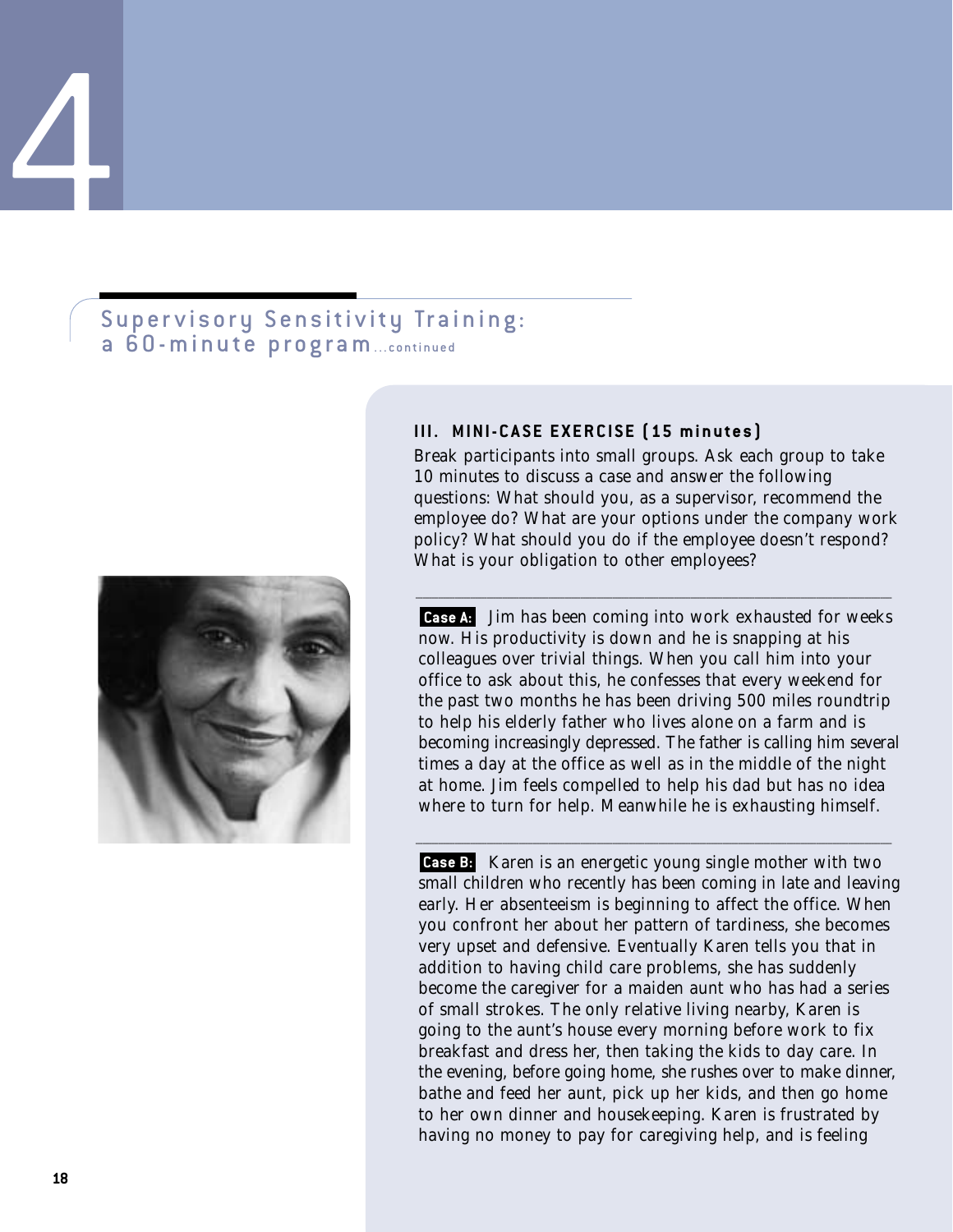

overwhelmed because she is the only one around to help.

**\_\_\_\_\_\_\_\_\_\_\_\_\_\_\_\_\_\_\_\_\_\_\_\_\_\_\_\_\_\_\_\_\_\_\_\_\_\_\_\_\_\_\_\_\_\_\_\_\_\_\_\_\_\_\_\_\_\_\_\_\_\_\_\_\_\_\_\_\_\_\_\_\_\_\_\_\_\_\_\_\_\_\_\_\_\_\_\_\_\_\_\_\_\_\_\_\_\_\_\_\_\_\_\_\_\_\_\_\_\_\_\_\_\_\_\_\_\_\_\_\_\_\_\_\_\_\_\_\_\_\_\_\_\_\_\_\_\_\_\_\_\_\_\_\_\_\_\_\_\_\_\_\_\_\_\_\_\_\_\_\_\_\_\_\_\_\_\_\_\_\_\_\_**

**Case C:** One of your most valued employees, Lucia, comes to you unexpectedly to say that she is thinking about dropping back to part-time or maybe quitting entirely. Her husband was diagnosed with MS a few years ago and, while he is still able to work, he is beginning to need more care at home. In addition, Lucia's father and mother had moved in with her to help with her husband's care, but over the past few years, they have become increasingly frail and now need care themselves. With a houseful of people needing care, Lucia is nearly ready to quit. And you would feel lost without her.

**\_\_\_\_\_\_\_\_\_\_\_\_\_\_\_\_\_\_\_\_\_\_\_\_\_\_\_\_\_\_\_\_\_\_\_\_\_\_\_\_\_\_\_\_\_\_\_\_\_\_\_\_\_\_\_\_\_\_\_\_\_\_\_\_\_\_\_\_\_\_\_\_\_\_\_\_\_\_\_\_\_\_\_\_\_\_\_\_\_\_\_\_\_\_\_\_\_\_\_\_\_\_\_\_\_\_\_\_\_\_\_\_\_\_\_\_\_\_\_\_\_\_\_\_\_\_\_\_\_\_\_\_\_\_\_\_\_\_\_\_\_\_\_\_\_\_\_\_\_\_\_\_\_\_\_\_\_\_\_\_\_\_\_\_\_\_\_\_\_\_\_\_\_**

Monica's 80-year-old mother lives with **Case D:** her. In conversations over the past few years, you've learned that her mother has been diagnosed with Alzheimer's disease and lately her wandering and sometimes confrontational behavior disrupts the household day and night. Six months ago, you offered Monica the chance to take a special extended class in another city to learn some new computer skills. She turned down the opportunity. You are now considering her for a job in another distant branch that would lead to a substantial promotion. When you bring up the subject, Monica merely shrugs and says she can't leave her mother nor take her along. Moreover, Monica says that she will be unable to work extended

hours in the future as she has in the past because she is afraid to leave her mother at home any longer than necessary.

# **IV. WHAT RESOURCES ARE THERE IN THE COMMUNIT Y? (15 minutes)**

A representative of the Area Agency on Aging or Alzheimer's Association can discuss resources that are available in the community for both family caregivers and the older person.

### **Resources Primarily for Caregivers**

- Caregiver support groups
- Caregiver fairs, where social service and health organizations provide resource information
- Case management, where a social worker or nurse manages and monitors services for the relative
- Respite care, which is temporary or periodic care provided in a home, nursing home, assisted living residence, or other type of long term care program so that the usual caregiver can rest or take some time off.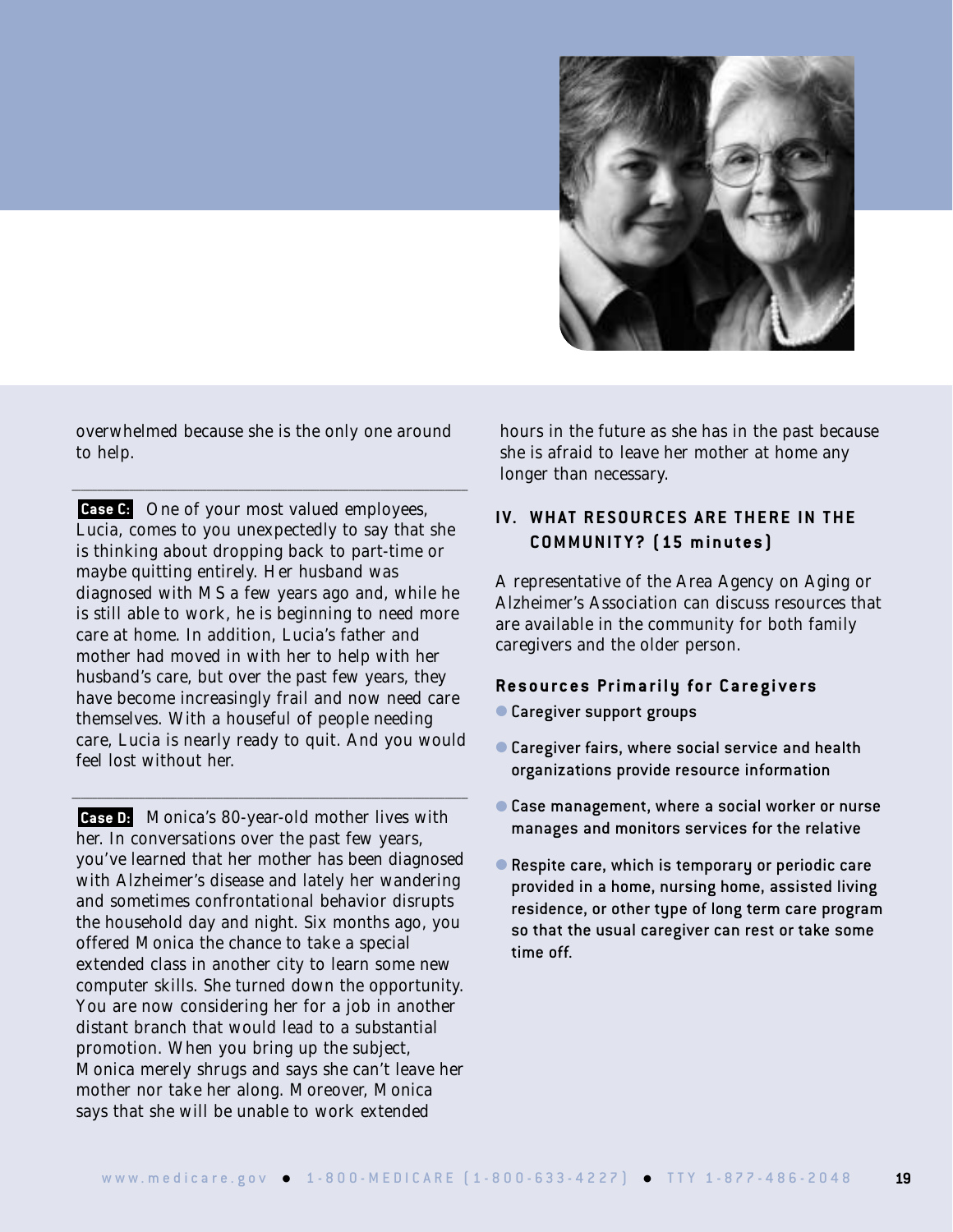# Supervisory Sensitivity Training: a 60-minute program...continued

#### **Examples of the Many Community Resources for Older People**

- Adult day care
- Transportation to doctor appointments and shopping
- Meals-on-Wheels
- In-home personal care to help with bathing, dressing, meal preparation
- Chore services for housekeeping and yard work
- In-home assessment of needs
- Home modifications for safety

#### **V. QUESTIONS AND ANSWERS (10 minutes)**

The primary focus should be on practical ways to help the supervisor implement what has been learned, specifically, what are the best ways within the corporate culture to accommodate both the needs of the caregiver and the company's needs to get work done in a timely fashion?

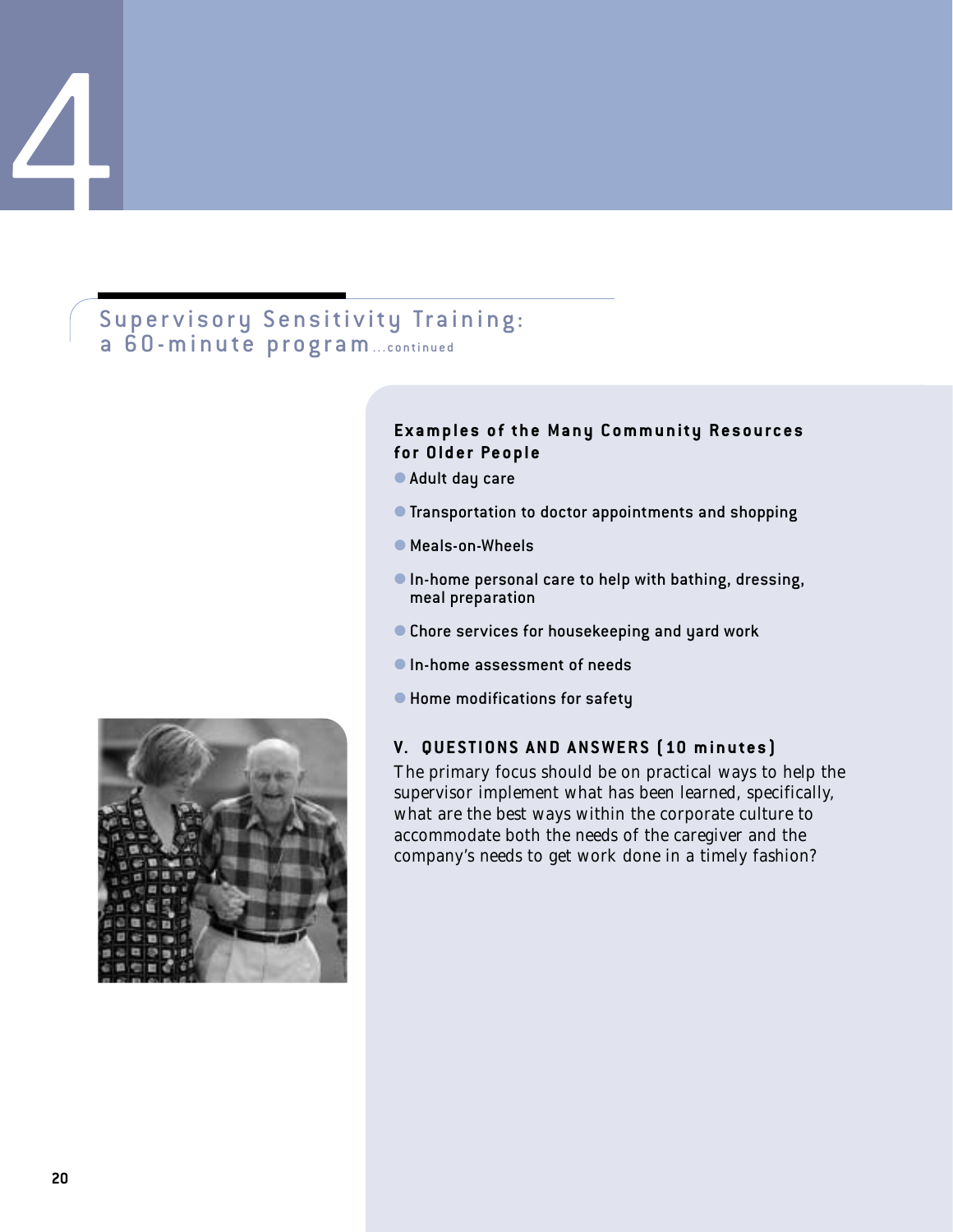# **A final word about eldercare and business**

As this workbook shows, there is much that businesses can do to help employees deal with eldercare issues. From simple distribution of printed materials to training programs for line supervisors, your company's eldercare policies and procedures can be as basic, or as comprehensive, as you want them to be.

With a mature workforce having to provide care for their aging relatives, it is obvious that the organizations that will thrive in the first half of the 21st century will be those whose policies recognize eldercare concerns and work with employees to manage them. That's just how American business met the challenge of working parents in recent decades. And with your company's commitment, American business can successfully meet the challenge of eldercare in the decades to come.



# Endnotes

- 1 Bronfenbrenner, U., McClelland, D., Wethington, E., Moen, P., & Ceci, S.J., *The State of Americans* (New York: The Free Press, 1996).
- 2 National Alliance for Caregiving and AARP, *Caregiving in the U.S.* (Bethesda, MD: NAC and AARP, 2004).
- 3 U.S. Census Bureau, *The 65 and Over Population: 2000 — Census 2000 Brief* (www.census.gov/prod/2001pubs/c2kbr01-12.pdf: October 2001).
- 4 Select Committee on Aging, *Exploding the Myths: Caregiving in America* (Committee Publication No. pp. 99-611) (Washington, DC: Government Printing Office, 1987).
- 5 Scharlach, A., "Caregiving and Employment: Competing or Complementary Roles?" *The Gerontologist,* 1994, #34, pp. 378-385.
- 6 National Alliance for Caregiving and AARP, *Caregiving in the U.S.* (Bethesda, MD: NAC and AARP, 2004).
- 7 Metropolitan Life Insurance Company, *The MetLife Study of Employer Costs for Working Caregivers* (Westport, CT: MetLife, 1997).
- 8 Bond, J.T., Galinsky, E., & Swanberg, J.E., *The 1997 National Study of the Changing Workforce* (New York: Families and Work Institute, 1998).
- 9 Neal, M.B., Ingersoll-Dayton, B., & Starrels, M.E., "Gender and Relationship Difference in Caregiving Patterns and Consequences Among Employed Caregivers," *The Gerontologist,* 1997, #37, pp. 804-816.
- 10 Gorey, K.M., Rice, R.W., & Brice, G.C., "The Prevalence of Elder Care Responsibilities Among the Work Force Population," *Research on Aging,* 1992, #14, pp. 399-418.
- 11 National Alliance for Caregiving and AARP, *Caregiving in the U.S.* (Bethesda, MD: NAC and AARP, 2004).
- 12 Metropolitan Life Insurance Company, *The MetLife Juggling Act Study: Balancing Caregiving with Work and the Costs Involved. Findings from a National Study by the National Alliance for Caregiving and the National Center on Women and Aging at Brandeis University* (Westport, CT: MetLife, November 1999).
- 13 *The MetLife Study of Employer Costs for Working Caregivers*, 1997.
- 14 *Ibid.*